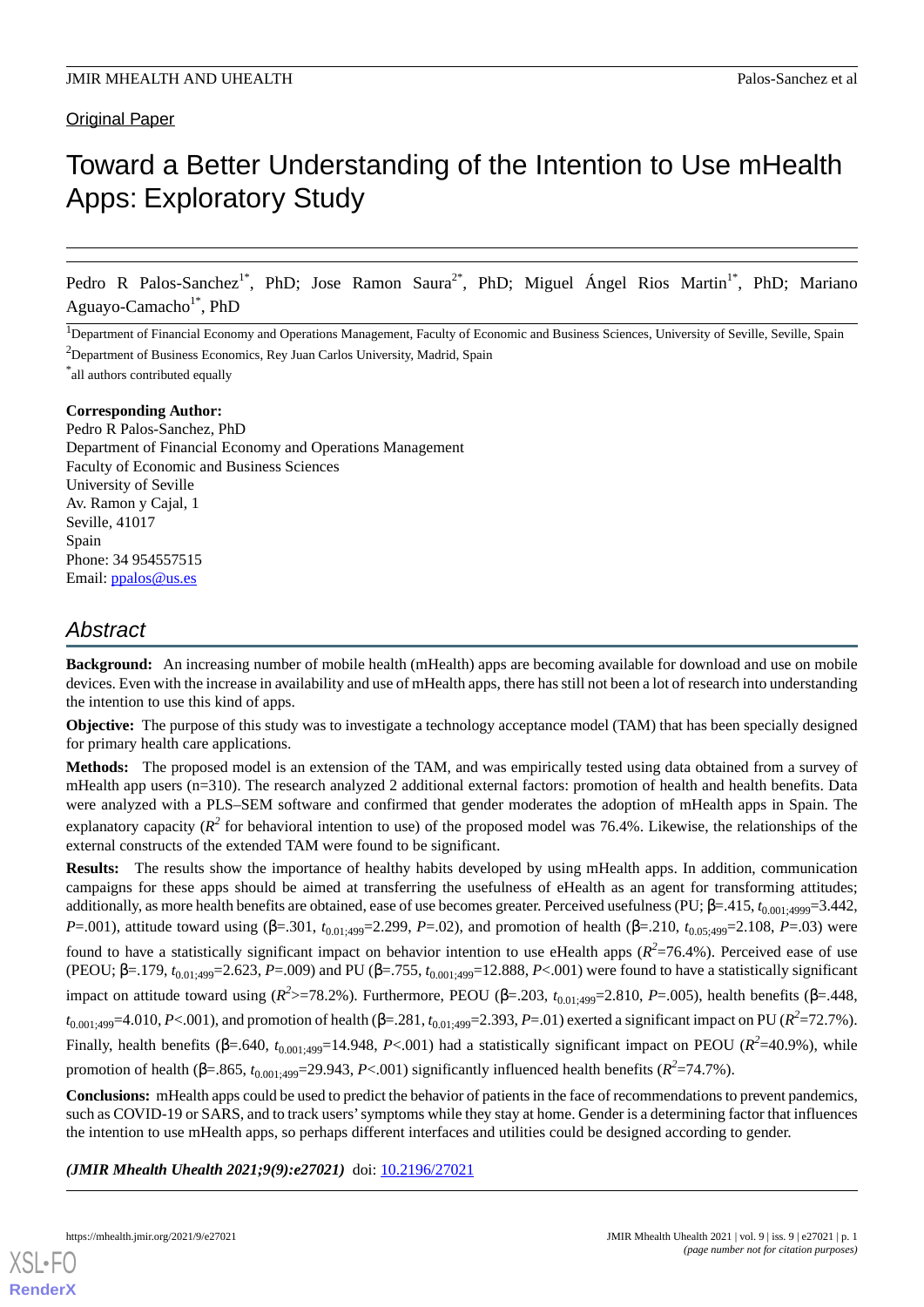# **KEYWORDS**

mHealth apps; mobile apps; eHealth; promotion of health; TAM; PLS–SEM; COVID-19

# *Introduction*

### **Overview**

The use of mobile health (mHealth) apps increased during the first decade of the 21st century [[1\]](#page-13-0) and this has led to an increase in the amount of time that users devote to improve their health using mHealth app(s). New ways of monitoring and controlling health indicators and daily activities using new technologies and improvements on the internet have now become available [[2\]](#page-13-1).

The increasing use of technology and the internet has forced companies to adapt their marketing strategies to this digital ecosystem. This growth has led to an increase in the use of smartphones around the world [[3,](#page-13-2)[4](#page-13-3)].

For this reason, user behavior and consumption habits with mobile apps have become important fields of research [\[3](#page-13-2),[5\]](#page-13-4).

Alharbi et al [\[6](#page-13-5)] reported that one type of app which has been increasingly used in recent years is mHealth apps. Support for patients has become more widespread due to the use of these apps. However, users sometimes stop using these apps because they perceive that their usefulness may not cover health quality standards or because the service is not of the same quality as, for example, a visit to the doctor offline [\[2](#page-13-1)].

Telemedicine and eHealth have duly become important factors for the analysis, study, improvement, and development of patients' medical and health care. Electronic health or eHealth was defined by Eysenbach [[7\]](#page-13-6) as "health services and information provided by the Internet and related technologies."

Many mHealth apps provide direct communication links between patients and health care professionals, health education, health portals, wellness management for measuring calories and following a diet, management of diseases such as diabetes and asthma, self-diagnosis to identify symptoms and early diagnosis, medication reminders, and rehabilitation processes and therapies. Therefore, this kind of app could be used to predict what the behavior of patients would be in the face of recommendations to prevent pandemics, such as COVID-19 or SARS, and to track users' symptoms while they stay at home and follow doctors' recommendations [\[8](#page-13-7)].

The term "application" or "app" refers to a self-contained program or piece of software that is designed to fulfill a particular purpose, and is usually optimized to run on mobile devices, such as smartphones, tablet computers, and wearable devices such as smart watches [\[3](#page-13-2)].

Therefore, mHealth apps can improve users' health by monitoring risks, symptoms, and health care programs. Consumer interest in mHealth apps has increased at the same rate as new technology use in the health care sector. Taking the characteristics shown by mHealth apps into consideration, the technology acceptance model (TAM) was chosen for this study [[9\]](#page-13-8).

TAM is a computational system, presented by Davis [\[10\]](#page-13-9), which analyses users' decision-making processes when adopting a new technology. The TAM was used in this research paper to investigate the adoption of mHealth apps. External factors that help describe the user adoption of mHealth apps were incorporated into the TAM.

This research therefore fills a gap in the information currently available because it incorporates innovative factors for the adoption of mHealth apps that creators and developers should take into account for successful acceptance and adoption of new mHealth apps. This information duly adds to the existing literature that can be consulted by professionals and researchers.

Therefore, this study addresses the following research question: What factors, including the innovative TAM variables such as promotion of health and health benefits, determine the acceptance of mHealth apps?

This paper is divided into 5 sections. First, the theoretical framework for adoption of mHealth apps is explained. TAM is analyzed and the hypotheses to be studied are formulated. The next section explains the methodology used in the study. The characteristics of the chosen research technique, a survey, are given. This section covers all aspects of questionnaire design and data collection.

Finally, the results of PLS–SEM analysis of the hypotheses and relationships are presented. This section also includes the interpretation, discussion, and implications of the results obtained. The conclusions of the study and the main theoretical and practical implications of the results are also presented.

### **Theoretical Background**

As stated above, in recent years, researchers have become interested in the adoption of mHealth apps. Research by Housman [[11\]](#page-13-10) investigated health information on social media by studying how mHealth apps share results on social media platforms. The increase in use of social networks and the factors that affect the relationship and use of mHealth app were also studied by investigating the social acceptance of mHealth apps by internet user communities [[3\]](#page-13-2).

Likewise, Li et al [\[12](#page-13-11)] studied emotional bonding of patients with mHealth apps. They showed that users accept this type of apps from an emotional perspective, keeping the disease more in mind and, therefore, applying better monitoring protocols.

Handel [\[13](#page-14-0)] studied the use of mobile apps for health and wellness and identified the uses of mHealth apps for health, weight loss, consumption of healthy diet and food, monitoring glucose levels and diabetes, calculating calories consumed, disease diagnosis, meditation, yoga, monitoring sleep quality, and tracking sports activities [[14,](#page-14-1)[15\]](#page-14-2). Therefore, these categories of health care have already been accepted as interesting topics for scientific research in the area of mHealth apps.

Atienza and Patrick [\[16](#page-14-3)] studied the acceptance of mHealth apps for the care industry. Furthermore, Grundy et al [\[17](#page-14-4)] studied the use of high-quality mHealth apps with

 $XS$ -FO **[RenderX](http://www.renderx.com/)**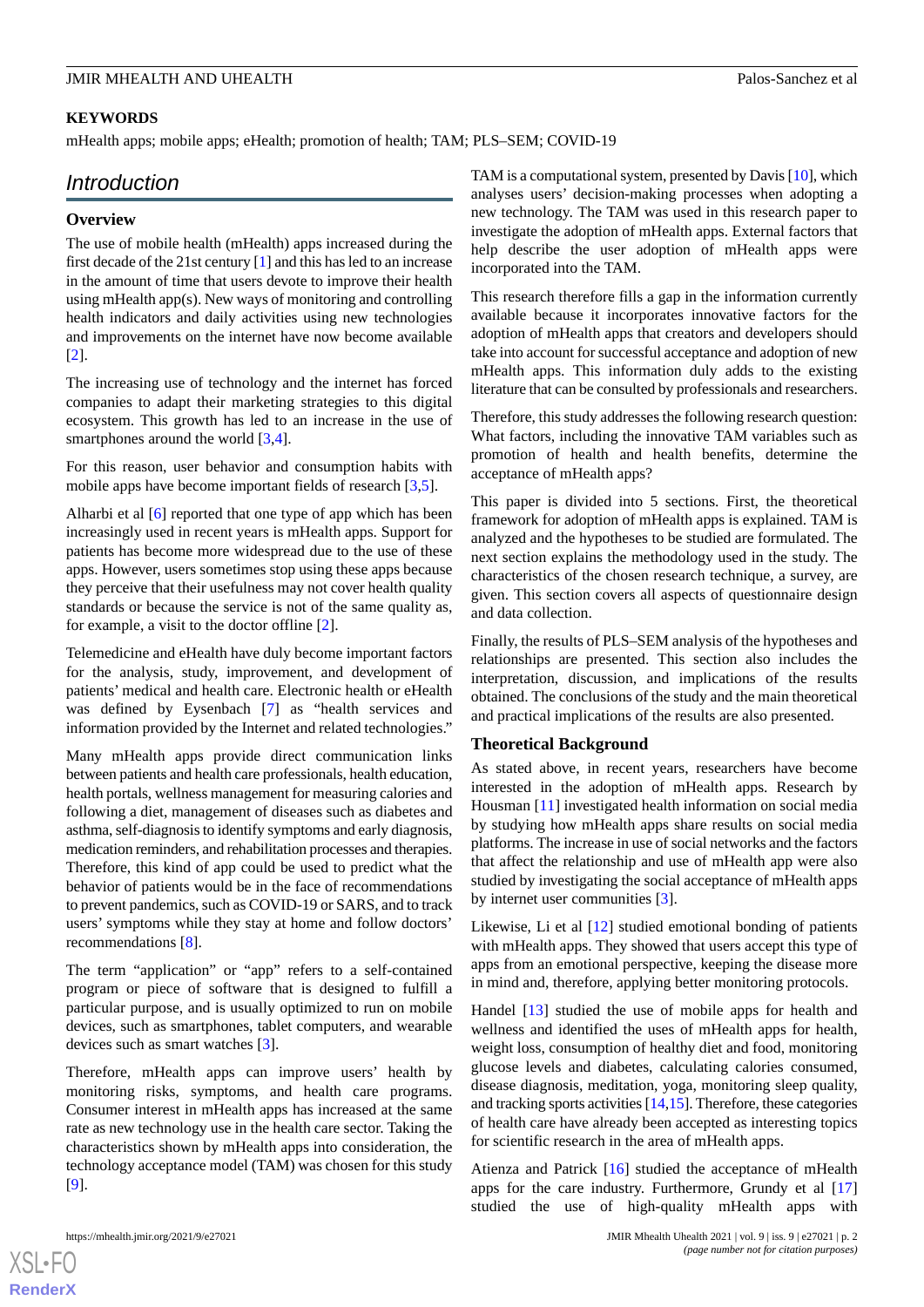innovation-based systems and systematically described the characteristics of recent apps.

Following this line of research, Mueller [[18\]](#page-14-5) studied the types of mHealth apps recommended by doctors to their patients, concluding that this type of app is a valid technological support for disease monitoring and treatment.

Likewise, Bloomfield et al [\[19](#page-14-6)] studied the influence of SMART goals on the behavior of mHealth app users. Cho [\[20](#page-14-7)] investigated the impact of postadoption sentiments on mHealth app use with the postacceptance model and the TAM to find the users' continued intention to use health apps.

Bort-Roig et al [\[21](#page-14-8)] investigated how mHealth apps could improve employees' sedentary lifestyles while at work and studied the users' acceptance and continued use of mHealth app. In a similar way, Ashurst and Jones [[22\]](#page-14-9) studied the acceptance of mHealth apps among people with diabetes who used one to check and control their condition. It can be seen that the diagnosis and control of medical conditions with technology is an accepted area of scientific research.

<span id="page-2-0"></span>Accordingly, Gorkem et al [[23\]](#page-14-10) investigated what factors may influence users'behavioral intentions to adopt and use mHealth apps. To this end, the authors extended the TAM with external

factors such as price value, trust factors, and perceived risk and evaluated users'technology acceptance. The results of this study showed that the first 2 presented a statistical significance with intention to use.

Deng et al [[24\]](#page-14-11) studied which determinants influence the adoption of mHealth services among Chinese patients using the TAM extended with trust, perceived risks, and patients' age and chronic diseases. All external variables were found to be positively correlated with mHealth service adoption.

The study carried out by Mao et al  $[25]$  $[25]$  highlighted the importance of studying the recommendations made by patients who have used this type of app to predict what the behavior of patients would be in the face of a change in medical treatment.

In this context, aiming to understand the main advances of mHealth apps, this study takes as a reference the apps regulated by the Food and Drug Administration (FDA). As noted by Humphries et al [[2\]](#page-13-1), the FDA is a leading international institution in the regulation of new health products and services and serves as a guide and institutional leader for all other regulatory institutions in the health field around the world, including Spain. [Table 1](#page-2-0) shows the main mHealth app categories related to this study's objectives.

| Mobile health app (catego-                                 | Description                                                                                                                 | <b>Functions</b>                                                                                                                                                                                 |
|------------------------------------------------------------|-----------------------------------------------------------------------------------------------------------------------------|--------------------------------------------------------------------------------------------------------------------------------------------------------------------------------------------------|
| ry)                                                        |                                                                                                                             |                                                                                                                                                                                                  |
| Slendertone Connect (health<br>and wellness)               | Allows users to measure physical exercise intensity by<br>connecting an intelligent device.                                 | Measures patients' resistance, tracks distance traveled, and<br>allows patients to monitor calories.                                                                                             |
| <i>Kardia</i> (medicine)                                   | Allows patients to measure blood glucose levels to detect<br>possible risks and evaluate the patient's condition.           | Tracks patients' heartbeat, measures the glucose and oxygen<br>level in blood, and shares the patient's data with the doctor.                                                                    |
|                                                            | <i>Diasend</i> (health and fitness) Measures the patient's diabetes constants.                                              | Shares data in real time with other users of the app, allows<br>patients to track exercise and calories, and connects pa-<br>tients' data with other health and medicine apps.                   |
| <i>LibreLink</i> (medicine)                                | Checks blood glucose without extracting blood from the<br>finger using a small external device that connects to the<br>app. | Can add notes about food, insulin, and exercise; gives blood<br>glucose readings; and shares information with family,<br>friends, and doctors in real time.                                      |
| <i><b>Oardio heart health (health)</b></i><br>and fitness) | Allows patients to control blood pressure, heart rate, and<br>weight. A small external device is used to send the data.     | Measurement of blood pressure and patient's weight,<br>monitoring of heart rate and prediction of heart attacks,<br>and helps share patient information in real time with family<br>and friends. |

### **Conceptual Framework and Hypothesis Elaboration**

The TAM was used to explain the relationship between the acceptance and adoption of technology and the users'intention to use it [\[26](#page-14-13)]. Au and Zafar [[27\]](#page-14-14) and Chen and Tan [\[28](#page-14-15)] used TAM to demonstrate that perceived usefulness (PU) and perceived ease of use (PEOU) are the most critical factors in the process of adoption and use of new technology. In the TAM, PU and PEOU are considered beliefs and evaluations, respectively, given by users, which influence their attitude toward and intention to use the product (in this case, an app) [[29\]](#page-14-16), and finally result in behavior change [[30](#page-14-17)[,31](#page-14-18)].

In the study by Davis [[10\]](#page-13-9), TAM was used to explain and predict the use of information systems; in other words, TAM was used to understand the influence of the variables *PU* and *PEOU* on

 $X$ SL•F $O$ **[RenderX](http://www.renderx.com/)**

the use of technology. The PU is the belief that a certain technology can improve users' performance while using it. The PEOU is defined as the degree to which a person believes that using any particular technological system is simple and stress free.

The TAM consistently explains a large part of the variance, 40% according to many authors such as Venkatesh and Davis [[32\]](#page-14-19), in the intention to use different information and communication technologies by users in different environments and countries [\[27](#page-14-14),[33,](#page-14-20)[34](#page-14-21)]. Since its appearance, the TAM has been widely analyzed and expanded in different ways [[35\]](#page-14-22).

The most important evolutions of TAM have been the TAM2 model by Venkatesh and Davis [[32\]](#page-14-19), the Unified Theory of the Acceptance and the Use of Technology by Venkatesh et al [[36\]](#page-14-23),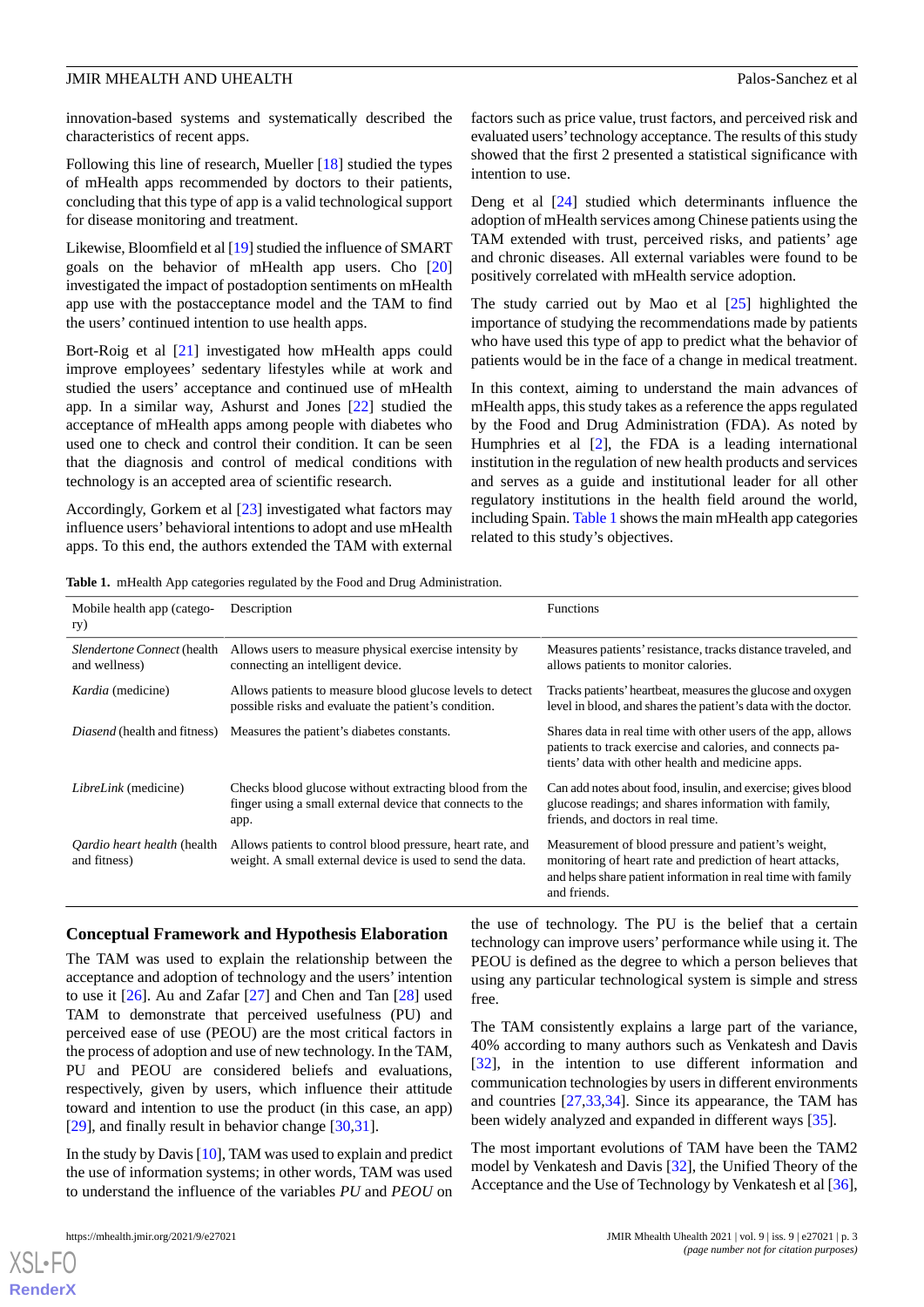the model for the acceptance of technology and user satisfaction by Wixom and Todd [\[37](#page-14-24)], and the TAM3 model.

The reasons for choosing the TAM are its tremendous popularity and besides many studies have used the model. The TAM is often considered a common and robust model to address consumer acceptance of an innovative technology [\[38](#page-14-25)]. Scherer et al [\[39](#page-15-0)] confirmed that the TAM successfully predicts user behavior and can thus be of interest to all potential users of a new technology [[29](#page-14-16)[,40](#page-15-1),[41\]](#page-15-2). TAM is widely used, with its application extending to a multitude of technologies, especially websites and apps [[38\]](#page-14-25).

The TAM has found relevant support in the literature: there are more than 14,870 citations regarding this model within the core collection of the Web of Science database, and more than 51,495 citations have been retrieved from Google Scholar for the article by Davis [[10\]](#page-13-9) as of June 2020, 30 years after his first theory.

Therefore, TAM has established itself well as a robust, powerful, and parsimonious model for predicting user acceptance. However, it has been modified through different extensions.

The first of the TAM extensions, the so-called TAM2 [\[42](#page-15-3)], is based on the expansion of the PU background. Subsequently, with the same intention as in TAM2, but to complete the model by incorporating the background of the original TAM, Venkatesh and Bala [\[35](#page-14-22)] developed the TAM3. More specifically, while TAM2 added the history of PU, TAM3 was expanded into the constructions that precede the PEOU and that were already established in [[43](#page-15-4)[,44](#page-15-5)].

Legris et al [[45\]](#page-15-6) made an important critical review of the model and concluded that TAM is useful, but it has to be integrated into a broader one that includes variables related to social and human processes of change.

Similarly, Tang and Chen [\[46](#page-15-7)] concluded that current studies on TAM and its extended models have made great progress and recommended paying more attention for future research on new variables that come from other theories or topics that must be introduced in the new model to make it easier to interpret.

Thus, in many health care studies where TAM was applied, the authors have added variables to extend the original TAM to better adapt it to the context of health care [\[47](#page-15-8)].

We can find research studies that have used the TAM, such as [[48\]](#page-15-9), in which the authors evaluated the acceptance of home telemedicine services by elderly patients. Within the health care domain, the TAM has been used to examine the determinants of adoption or the intention to adopt health technologies [\[49](#page-15-10)[,50](#page-15-11)] and to know the effects of cognitive and contingent factors on the health adoption of smartphone apps [[51\]](#page-15-12).

The use of computing in the health care field is increasing, but adoption remains a challenge. To understand and introduce the health information technology, a series of behavioral models and innovation acceptance models have been studied and specifically applied the TAM to understand the acceptance of technology [[52\]](#page-15-13).

In addition, as in our work, TAM was developed with a focus on technology that can be used voluntarily without the assistance of professional health staff [\[47](#page-15-8)].

Furthermore, a recent study in the field of mHealth, in which extended TAM was used [[53\]](#page-15-14), indicated that the findings in the literature are contradictory regarding the adoption of mHealth self-monitoring tools, thereby suggesting a gap in the literature that must be covered.

Besides, Thies et al [\[54](#page-15-15)] justified that the lack of adoption of a mobile app to support patients in self-management of chronic diseases was mainly due to problems related to the usability of the app and that patients are not comfortable with the technology.

Likewise, Paré et al [\[55](#page-15-16)] indicated that people who declare themselves ill are less likely to use digital or traditional tools to monitor their well-being/health than people in good health. Therefore, it is especially important to investigate the adoption of these instruments by consumers considering the characteristics of both the technology and the individuals (users), especially those related to their health [[53\]](#page-15-14), as well as the reliability of the model. Extended TAM is decisive in using unused constructs to cover this gap identified in the literature.

The hypotheses below were chosen after reviewing research studies on mHealth apps by Cho [[20\]](#page-14-7), Kim and Park [[56\]](#page-15-17), and Jeon and Park [\[57](#page-15-18)].

Cho [[20\]](#page-14-7) and Jeon and Park [[57\]](#page-15-18) demonstrated the influence of PEOU on the use of mHealth apps and its effect on PU. Veer et al [\[58](#page-15-19)] explained how the intention to use mHealth app influences PU in communities of older people. The following hypothesis was therefore proposed:

### *H1: Perceived ease of use has a positive influence on perceived usefulness*

Veer et al [\[58](#page-15-19)], Hu and Bentler [[59\]](#page-15-20), and Deng [[60\]](#page-15-21) explored the influence and effect of PEOU on attitude toward using. Thompson et al [\[61](#page-15-22)] studied the effect of attitude toward using a technology on the intention to use it. Based on their study, the following hypothesis was proposed:

### *H2: Perceived ease of use has a positive influence on attitude toward use*

With the emergence of mHealth, some studies [\[49](#page-15-10),[62\]](#page-15-23) confirm the influence of the PU of patients'intention to adopt a mHealth management service in other cultural contexts [\[53](#page-15-14)].

Chauhan and Jaiswal [\[63](#page-15-24)] showed that PU influences attitude toward using an mHealth app. The influence of different variables for using different types of mHealth app was also reported. PU demonstrates how a user feels that a particular technology can have a positive effect on his/her life. This influences the user's attitude toward using the technology [[64\]](#page-16-0). Consequently, the following hypothesis was proposed:

### *H3: Perceived usefulness has a positive influence on attitude toward use*

To investigate PU, Chang et al [\[65](#page-16-1)] analyzed the acceptance of a hospital-based eHealth service. The influence of PU on the behavioral intention to use this service by hospital users was

```
XSL•FO
RenderX
```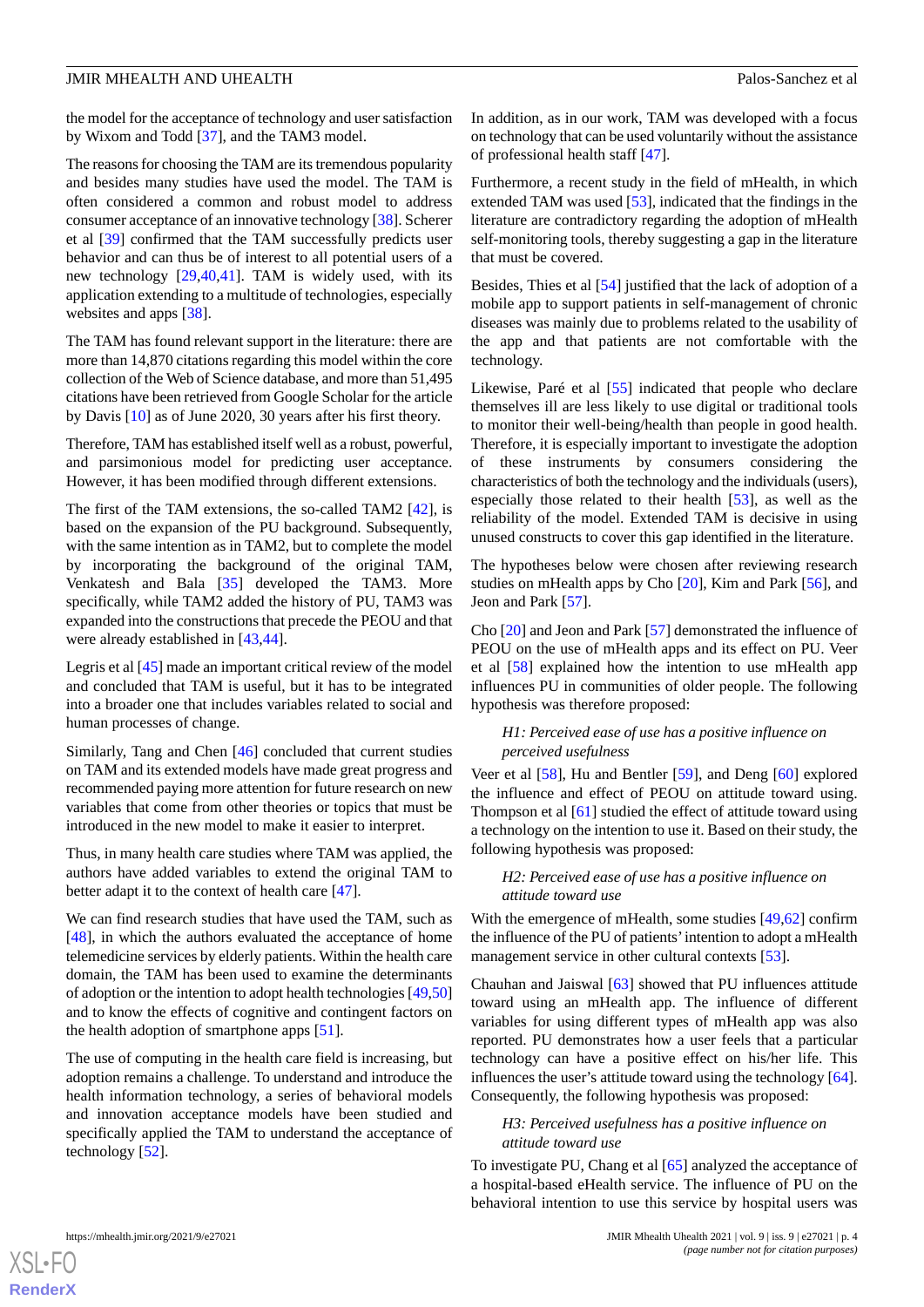also found. Likewise, Klein [[66\]](#page-16-2) concluded that PU has a positive effect on behavioral intention to use in his research on patient psychology and the use of eHealth services. Therefore, the following hypothesis was proposed:

### *H4: Perceived usefulness has a positive influence on behavioral intention to use*

Moores [\[67](#page-16-3)] concluded that the attitude toward use variable influences the adoption of technological health care services. In addition, Mun et al [[68\]](#page-16-4) concluded that behavioral intention to use has a positive effect on the PU of technology by eHealth professionals. From these investigations, the following hypothesis was proposed:

### *H5: Attitude toward use has a positive influence on behavioral intention to use*

Lin and Yang [\[69](#page-16-5)] and Buntin et al [\[70](#page-16-6)] examined the health benefits of mHealth apps and reported on the main positive health benefits of mHealth apps by applying the TAM for the PEOU construct. Beldad and Hegner [\[51\]](#page-15-12) studied health benefits with the "health valuation" construct after users tried a fitness app. The confidence that users have in the app was found by extending the TAM with trust, social influence, and health valuation variables. Consequently, the following hypothesis was proposed:

### *H6: Health benefits have a positive influence on perceived ease of use*

Jeon and Park [[57\]](#page-15-18) investigated the factors that affect the acceptance of mHealth apps for obesity and found the influence and effect of health benefits on PU. They suggested that more studies should be carried out with the TAM to find out how mHealth apps can help manage and reduce problems with health and chronic diseases [[67\]](#page-16-3). Based on this, the following hypothesis was proposed:

### *H7: Health benefits have a positive influence on perceived usefulness*

Kim and Park [\[56](#page-15-17)] improved the TAM with the promotion of health external variable to apply it for evaluating health information technology. Melzner et al [\[71](#page-16-7)] studied the influence of mHealth apps on the promotion of health at the workplace and also the attitude of employees toward using an mHealth

app. The effects on productivity and health benefits at work upon using an mHealth app were studied by Kelly et al [[72\]](#page-16-8). Ramtohul [\[73](#page-16-9)] performed a comprehensive analysis of the decision to adopt eHealth services from the user's perspective. Therefore, the following hypothesis was proposed:

### *H8: Promotion of health has a positive effect on the health benefits of mHealth apps*

Bert et al [\[74](#page-16-10)] studied the influence of mobile phones on promotion of health and concluded that some mHealth apps can help prevent diseases and also influence changes in the users' health behavior. Ramtohul [[73\]](#page-16-9) investigated promotion of health with a construct called "Health Needs," which expresses the benefits for mHealth app users. Consequently, the following hypothesis was proposed:

### *H9: Promotion of health has a positive effect on behavioral intention to use an mHealth app*

Ramtohul [[73\]](#page-16-9) also analyzed the influence of promotion of health on PU in a study on psychological variables. Cho et al [[51\]](#page-15-12) analyzed the influence of PU on health benefits for workers who use smartwatch apps [[75\]](#page-16-11). Moores [\[67](#page-16-3)] linked the PU of an mHealth app with the promotion of health of app users [[8\]](#page-13-7). Therefore, the following hypothesis was proposed:

#### *H10: Promotion of health has a positive effect on perceived usefulness of an mHealth app*

Venkatesh et al [\[36](#page-14-23)] pointed out that men and women have different perceptions of usefulness when deciding on technology acceptance. Shabani [[76\]](#page-16-12) studied the importance of gender as a moderating variable for adolescents'emotional health. Bidmon et al [\[77](#page-16-13)] indicated that although both men and women use mHealth app, men tend to use it more on mobile devices. Dyck et al [[78\]](#page-16-14) studied the moderating effects of age, gender, and education variables and the influence of these on patients' physical activity. Based on the studies by Venkatesh et al [\[36](#page-14-23)] and Shabani [[76\]](#page-16-12), the following hypothesis was proposed:

### *H11: Gender and age moderate all the relationships of constructs in the research model*

The research model in [Figure 1](#page-5-0) was formulated to explore the influence of health benefits and promotion of health on the mHealth app adoption model.

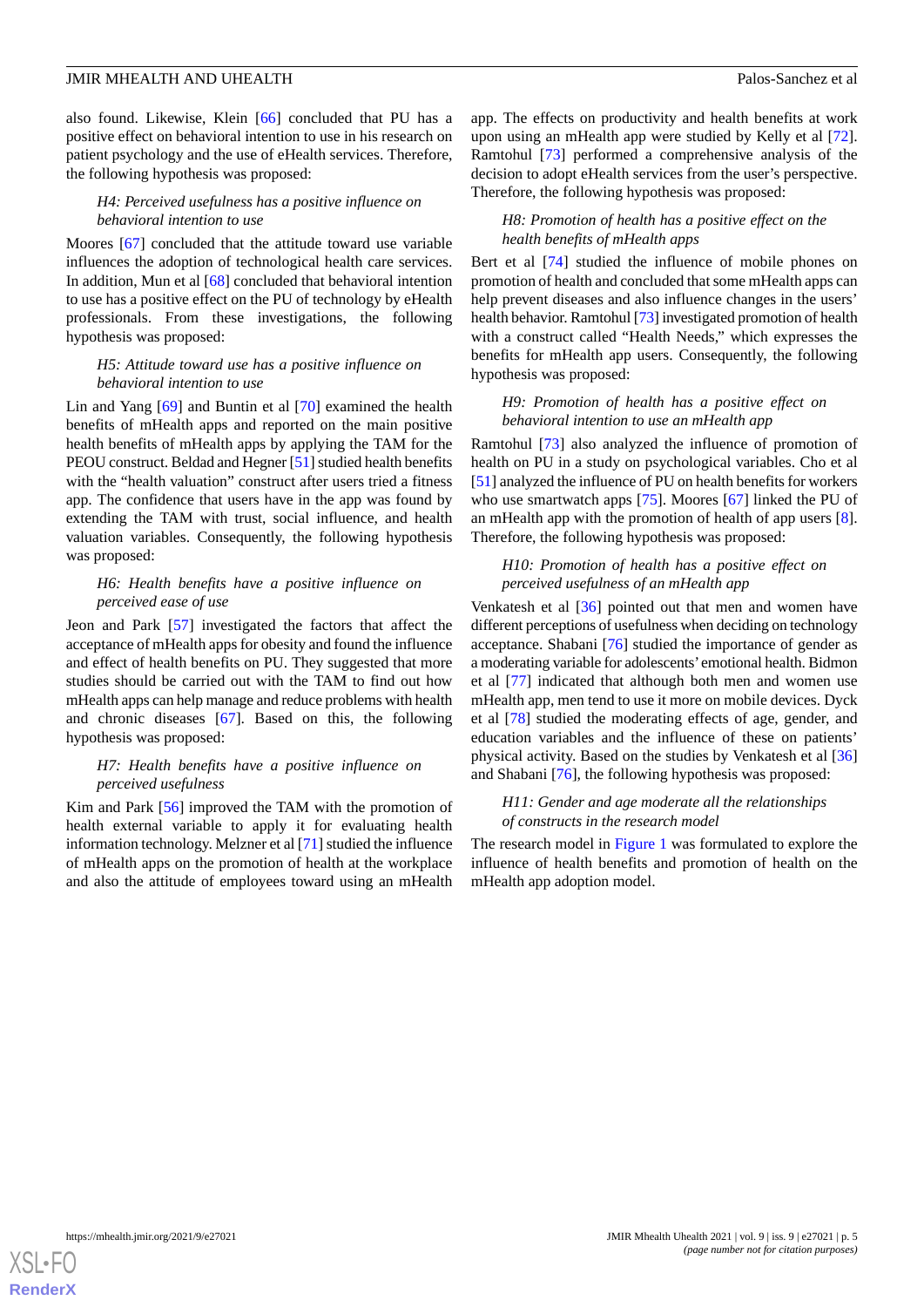<span id="page-5-0"></span>**Figure 1.** Research model to explore the influence of health benefits and promotion of health on the mHealth app adoption model. TAM: technology acceptance model.



# *Methods*

# **Measurement**

A questionnaire was created with 24 questions on attitudes and behavior and 5 questions for group classification. The classification questions were for gender, age, job, residence, and education level. The questionnaire was divided into 3 sections. The first section dealt with questions on the users' behavior, beliefs, and attitudes toward an mHealth app.

Before answering this section and the next one, users could watch a video on different mHealth apps and try them out. A total of 12 different FDA-approved mHealth apps were suggested for trial purposes.

The apps can be found in Google Play or Apple Store by searching their names: my mhealth, Mhealth Medical App, MHealth, Babylon, HealthForYou, Medipal mHealth app, Walking: Pedometer, Medical ID: ICE, Symptom Tracker, ContinuousCare, Medical Record, and ManageMyHealth. All sample members were selected because they indicated that they had previously used mHealth apps and were aware of their functionality and traceability. They were informed about the other apps so that they could take into account additional features of the apps.

The first section of the questionnaire contained 15 questions on PU  $(n=5)$ , PEOU  $(n=3)$ , attitude toward using  $(n=3)$ , and behavioral intention to use (n=4).

The second section consisted of a block of questions on health and disease prevention. These were grouped into health benefits  $(n=4)$  and promotion of health  $(n=4)$ . The last section consisted of 5 questions on the demographic profile of the sample.

Adapted items were used to measure the variables in the TAM [[10\]](#page-13-9). The behavioral items for health were adapted from the studies by Lin and Yang [\[69](#page-16-5)] and Jeon and Park [\[57](#page-15-18)]. Lin and Yang [\[69](#page-16-5)] studied the influence of mHealth app on patients with asthma problems and Jeon and Park [\[57](#page-15-18)] studied the influence

[XSL](http://www.w3.org/Style/XSL)•FO **[RenderX](http://www.renderx.com/)**

of mHealth apps on patients with obesity problems. Altogether, there were 24 items in the questionnaire.

All the items, except the demographic profile, were measured using a 5-point Likert scale that ranged from total disagreement  $(1)$  to total agreement  $(5)$ .

A pilot survey was conducted to find the pilot sample's opinions about the content and structure of the questionnaire, so that the questions could be refined if needed. The pilot survey was conducted on a subsample of 31 individuals whose answers were not added to the final sample.

The subsample followed all the instructions and answered all the questions. Participants were asked to provide comments and suggestions to improve both the instructions and the questions in the questionnaire.

The most important comments were made regarding the items with unclear wording, which were not easily understood, which could cause confusion about the question, or with possible ambiguity in the answers. The wording of these erroneous items was later modified or changed.

The psychometric properties of the proposed scale were then evaluated, along with its ability to identify theoretical concepts and constructs from the data extracted from the questionnaire. The criteria, procedures, and validation techniques for scales proposed by Mackenzie et al [[79\]](#page-16-15) were used to create the validation process for the scale used. The measurement model gave satisfactory results.

### **Recruitment**

The questionnaires were distributed in Spain, both in Madrid and in towns and cities in nearby regions. The prerequisite for the sample was that the user had 4G or Wi-Fi connectivity to the internet. In total, 442 valid questionnaires were collected from the interviewees between January and February 2020.

The sampling was nonprobabilistic and convenient. Google Forms (Google LLC/Alphabet Inc.) was used to prepare the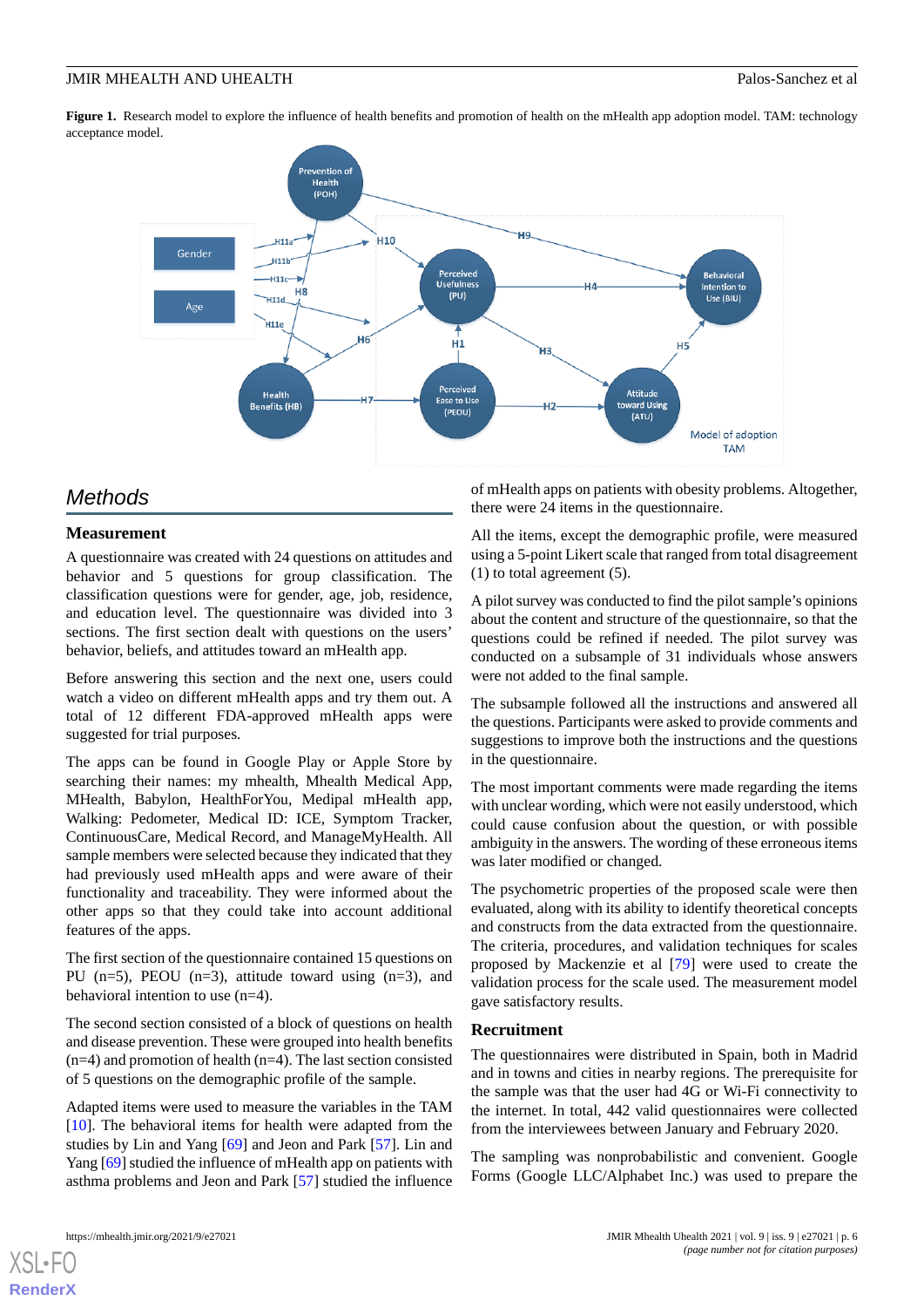questionnaire, which was then distributed on different social networks, especially LinkedIn (Microsoft).

The SPSS 24 statistical software (IBM) was used to calculate the frequency tables and statistics generated by the sample.

### **Demographic Information**

The results from the questionnaires showed that 242/442 members (54.8%) were men, 195/442 (44.1%) were women, and 5/442 were others (1.1%).

Of these, 186 participants live in small populations of less than 5000 inhabitants (42.1%), which makes the sample interesting, as getting to hospitals and health centers may be difficult for them. Furthermore, 336 participants were aged between 18 and 30 years (76.0%) and 291 had studied at a university (65.9%); 64.9% (n=287) of the sample were students.

### **Statistical Analysis**

Data analysis and hypothesis testing were carried out using structural equation modeling (SEM) with variance, which allowed for a statistical examination of the interrelated dependency relationships between the latent variables and the indicator variables of the research model by directly measuring observable variables [[80\]](#page-16-16).

SEM was used together with partial least squares (PLS). PLS trajectory modeling can be understood as a complete SEM method to study composite factor models by measuring constructs, estimating structural models, and performing model fitting tests [[81\]](#page-16-17).

The PLS–SEM statistical analysis technique, based on the structural equation model, was used, as it is especially recommended for exploratory research. It allows the modeling of latent constructs with both formative and reflective indicators to analyze the collected data [\[82\]](#page-16-18). In addition, PLS is appropriate for the prediction and analysis of relatively new phenomena [[83\]](#page-16-19). The SmartPLS 3 software (SmartPLS GmbH) was used in this study [\[84](#page-16-20)].

Reinartz et al [\[85](#page-16-21)] investigated the conditions under which PLS–SEM should be used in research analysis, and concluded that the technique can be applied for a relatively new object of research with a model that is not fully consolidated. As these were the conditions in this research, we chose to use PLS–SEM. Besides, ours is an exploratory approach [[86\]](#page-16-22) for which this type of data analysis is highly recommended [[87\]](#page-16-23).

The PLS–SEM technique was also used because one of the aims of this research was to check whether the model was predictive. Chin and Newsted [\[83](#page-16-19)], Fornell and Larcker [[88\]](#page-16-24), and Hair et al [[89\]](#page-16-25) had already shown that PLS–SEM can be used for this purpose.

Fornell and Bookstein [\[90](#page-16-26)] state that PLS explicitly defines the latent variables, constructs, or combinations, which can easily be measured. The use of these factors is another point that justifies the use of SEM, as shown in similar studies by Sarstedt et al [\[80](#page-16-16)], Henseler [\[91](#page-17-0)], and Rigdon et al [\[92](#page-17-1)].

Based on the research studies by Sarstedt et al [\[80](#page-16-16)], Hair et al [[89\]](#page-16-25), and Cepeda-Carrion et al [\[93](#page-17-2)], the choice of the best SEM approach depends on the type of latent variables being measured, with the aforesaid studies recommending PLS for reflective or common factor constructs. The information required to analyze these factors was found from other related variables, which is another condition for which PLS–SEM is recommended [[80\]](#page-16-16). Investigation and adoption of mHealth apps is a recent area of research. Because this study is exploratory, PLS–SEM is recommended.

The Harman single-factor test was used as an indicator in the subsequent common method bias test [[94,](#page-17-3)[95\]](#page-17-4). Using this test, no single factor was detected that could explain most of the total variance, which suggests that it is very unlikely that any selection bias exists.

# *Results*

# **Measurement Model**

The measurement model was tested for internal reliability, convergent validity, and discriminant validity. The internal reliability was evaluated using Cronbach  $\alpha$  which needs a value of at least .70 for acceptable internal consistency [[96\]](#page-17-5). Causality was analyzed using indicator loadings. Composite reliability was also used to investigate causality [[97\]](#page-17-6). All the constructs had internal consistency, as their Cronbach  $\alpha$  values were higher than .7 [\[86](#page-16-22),[88](#page-16-24)[,98](#page-17-7)]. To assess convergent validity, Fornell and Larcker [[88\]](#page-16-24) used the average variance extracted (AVE) method and stated that an acceptable value for this factor is 0.50 or more.

The structural model was then analyzed using a bootstrapping technique configured to readjust 5000 subsamples to estimate the statistical significance of the path coefficients [[99\]](#page-17-8).

[Table 2](#page-7-0) shows the element loads, Cronbach  $\alpha$ , and AVE which were found for the constructs. Cronbach  $\alpha$  values ranged from .899 to .789, which is higher than the recommended level of .70, and therefore indicates strong internal reliability for the constructs. The composite reliability ranged between 0.930 and 0.877 and the AVE between 0.651 and 0.783, which are higher than the recommended levels. The conditions for convergent validity were therefore met. The discriminant validity was calculated with the square root of the AVE and the cross-loading matrix. For satisfactory discriminant validity, the square root of the AVE of a construct should be greater than the correlation with other constructs [\[88](#page-16-24)].

These researchers carried out simulation studies to demonstrate that a lack of discriminant validity is better detected by means of another technique, the heterotrait-monotrait ratio, which they had discovered earlier. All the heterotrait-monotrait ratios for each pair of factors was less than 0.90.



 $XS$  $\cdot$ FC **[RenderX](http://www.renderx.com/)**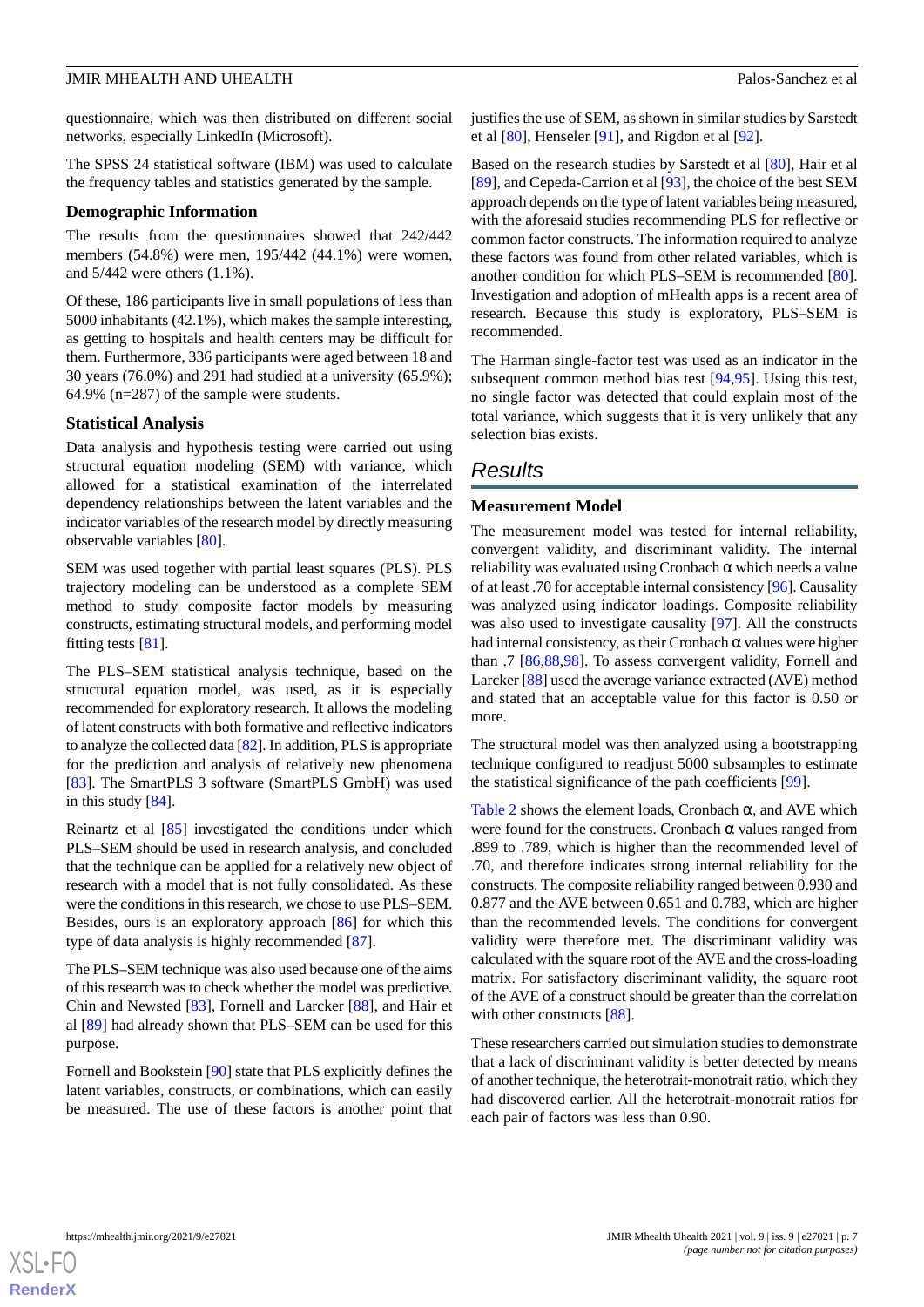<span id="page-7-0"></span>**Table 2.** Reliability, validity of the constructs, Fornell–Larcker criterion, and HTMT.

| Construct   | Cronbach $\alpha$ | $CR^a$ | $AVE^{b}$ |                  | Fornell-Larcker Criterion |                  |       | HTMT <sup>c</sup>                        |       |            |       |       |       |       |
|-------------|-------------------|--------|-----------|------------------|---------------------------|------------------|-------|------------------------------------------|-------|------------|-------|-------|-------|-------|
|             | alpha             |        |           | ATU <sup>d</sup> | H B <sup>e</sup>          | BIO <sup>T</sup> |       | $PEOUg$ POH <sup>h</sup> PU <sup>i</sup> |       | <b>ATU</b> | HB    | BIU   | PEOU  | POH   |
| ATU         | .861              | 0.915  | 0.783     | 0.898            |                           |                  |       |                                          |       |            |       |       |       |       |
| HB          | .899              | 0.930  | 0.768     | 0.703            | 0.867                     |                  |       |                                          |       | 0.828      |       |       |       |       |
| <b>BIU</b>  | .883              | 0.920  | 0.742     | 0.743            | 0.711                     | 0.887            |       |                                          |       | 0.777      | 0.788 |       |       |       |
| <b>PEOU</b> | .789              | 0.877  | 0.703     | 0.596            | 0.555                     | 0.556            | 0.854 |                                          |       | 0.682      | 0.663 | 0.641 |       |       |
| <b>POH</b>  | .844              | 0.906  | 0.762     | 0.722            | 0.814                     | 0.719            | 0.544 | 0.851                                    |       | 0.788      | 0.776 | 0.865 | 0.632 |       |
| PU          | .866              | 0.903  | 0.651     | 0.771            | 0.740                     | 0.771            | 0.576 | 0.728                                    | 0.811 | 0.872      | 0.844 | 0.822 | 0.668 | 0.795 |

<sup>a</sup>CR: composite reliability.

<sup>b</sup>AVE: average variance extracted.

<sup>c</sup>HTMT: heterotrait-monotrait.

<sup>d</sup>ATU: attitude toward using.

<sup>e</sup>HB: health benefits.

<sup>f</sup>BIU: behavioral intention to use.

<sup>g</sup>PEOU: perceived ease of use.

h<sub>POH: promotion of health.</sub>

i PU: perceived usefulness.

### **Structural Model**

In this next stage, the proposed model was analyzed in detail. The structural model was built up from the different relationships between the constructs. The hypotheses for the study were tested by analyzing the relationships between the different constructs in the model to see if they were supported [[83](#page-16-19)[,85](#page-16-21),[100\]](#page-17-9).

The assessment of the significance of structural model is usually preceded by performing an analysis of the indicator reliability and the internal consistency reliability to prove the lack of multicollinearity. The variance inflation factor values obtained were less than 5 and ranged from 1.603 (PEOU3) to 3.496 (behavioral intention to use 3).

The variance is found from the values for the reflective indicators given by the constructs [[101,](#page-17-10)[102](#page-17-11)]. This was found numerically by calculating the  $R^2$  values, which are a measure of the amount of variance for the construct in the model. The bootstrap method was used to test the hypotheses. The detailed results (path coefficient, β, and *t* statistic) are summarized in [Table 3](#page-8-0) and [Figure 2](#page-8-1).

PEOU is positively associated with PU (β=.203,  $t_{0.01;499}=2.810$ , *P*=.005) and attitude toward using (β=.179,  $t_{0.01:499}$ =2.623, *P*=.009), and therefore, H1 and H2 were compatible with the proposed model with a 99% level of confidence.

Likewise, PU, another relationship established in the TAM, positively influenced the variable attitude toward using. This relationship was therefore confirmed and was compatible with the proposed model (β=.755,  $t_{0.001:499}$ =12.888, *P*<.001) with a high level of confidence (99.9%).

The TAM constructs that influence behavioral intention to use, such as PU ( $\beta$ =.415,  $t_{0.001:4999}$ =3.442, *P*=.001), have a significant

influence on the intention to use an mHealth app. Therefore, H4 was supported for the proposed model with a confidence level of 99.9%.

The results also indicated that the research model explains 76.4% of the variance of the intention to use an mHealth app ( $R^2$  for behavioral intention to use=76.4%,  $R^2$  values for attitude toward using, health benefits, PEOU, and PU are 78.2%, 74.7%, 40.9%, and 72.7%, respectively). The result of a single linear regression from attitude toward using mHealth apps and behavioral intention to use confirmed that attitude toward using is positively associated with behavioral intention to use an mHealth app (β=.301,  $t_{0.01:499}$ =2.299, *P*=.02). This means that H5 was supported (99%).

The hypotheses for the external variable health benefits of the original TAM were all supported with the same level of confidence (99.9%). Therefore, the health benefits variable was shown to have a significant influence on PU ( $\beta$ =.448,  $t_{0.001:499}$ =4.010, *P*<.001) and therefore H6 was supported.

Likewise, health benefits also positively influenced PEOU  $(\beta = .640, t_{0.001:499} = 14.948, P < .001)$ , which shows that H7 was supported. The other external variable (ie, promotion of health) was found to significantly influence health benefits ( $\beta = .865$ , *t*0.001;499=29.943, *P*<.001), which means that H8 is supported with the highest values in this research model (99.9%). H7 and H8 had the highest *t* statistic value of all the studied hypotheses ([Table 3](#page-8-0)).

H9 and H10 studied the association of promotion of health with behavioral intention to use ( $\beta$ =.210,  $t_{0.05:499}$ =2.108, *P*=.03) and PU ( $\beta$ =.281,  $t_{0.01:499}$ =2.393, *P*=.01) with a 99% level of confidence. H9 had the lower *t* statistic value of all the studied hypotheses (95%).

 $XS$ -FO **[RenderX](http://www.renderx.com/)**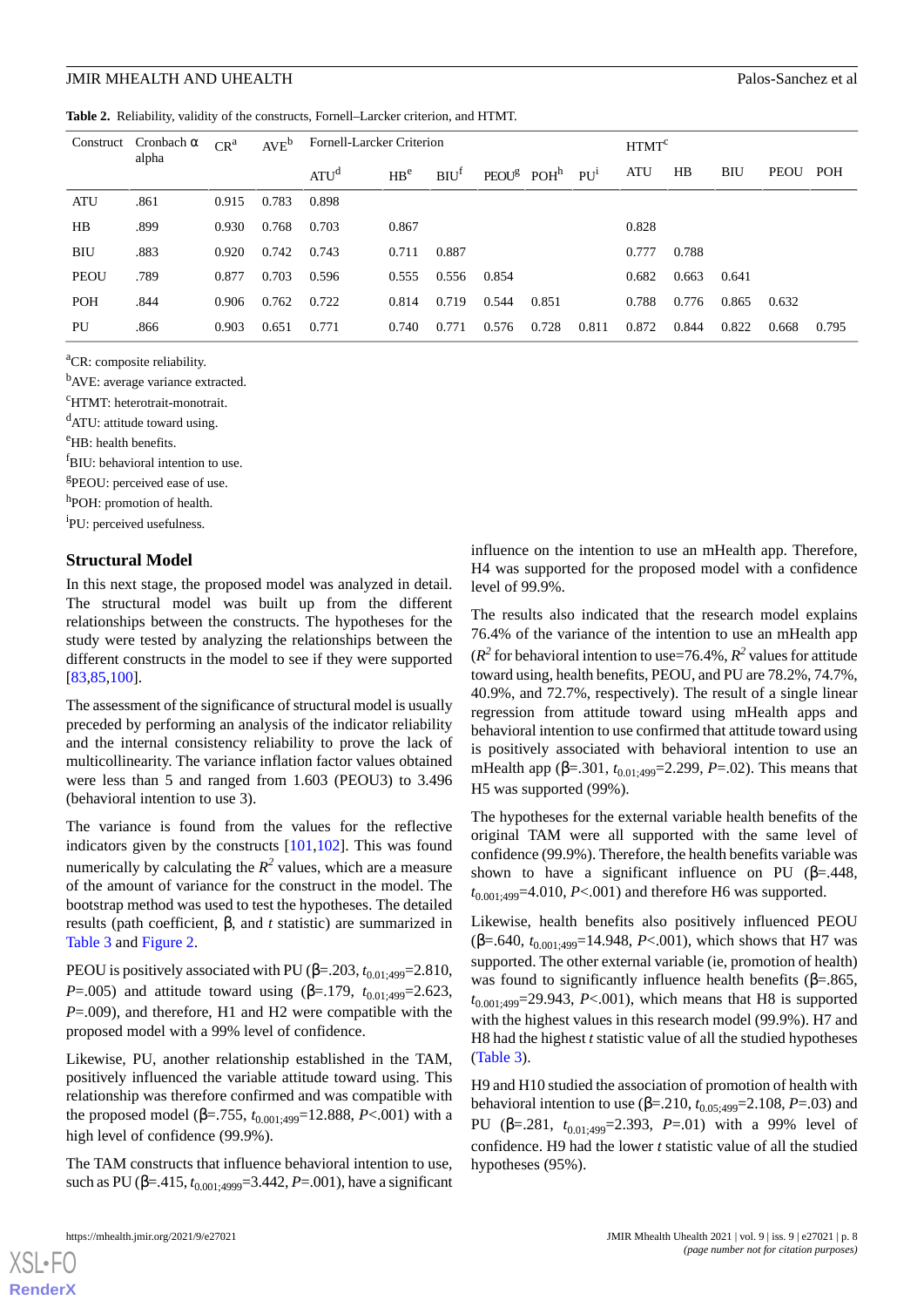<span id="page-8-0"></span>**Table 3.** Results of hypothesis: path coefficients and statistical significance (n=5000 subsamples).<sup>a</sup>

| Hypothesis                                                           | $\beta$ (coefficient path) | t statistic | P value | Supported        |
|----------------------------------------------------------------------|----------------------------|-------------|---------|------------------|
| H1: Perceived ease of use $\rightarrow$ Perceived usefulness         | .203                       | 2.810       | .005    | Yes <sup>b</sup> |
| H2: Perceived ease of use $\rightarrow$ Attitude toward using        | .179                       | 2.623       | .009    | Yes <sup>b</sup> |
| H3: Perceived usefulness $\rightarrow$ Attitude toward using         | .755                       | 12.888      | < 0.001 | Yes <sup>c</sup> |
| H4: Perceived usefulness $\rightarrow$ Behavioral intention to use   | .415                       | 3.442       | .001    | Yes <sup>c</sup> |
| H5: Attitude toward using $\rightarrow$ Behavioral intention to use  | .301                       | 2.299       | .02     | Yes <sup>b</sup> |
| $H6$ : Health benefits $\rightarrow$ Perceived usefulness            | .448                       | 4.010       | < 0.001 | Yes <sup>c</sup> |
| H7: Health benefits $\rightarrow$ Perceived ease of use              | .640                       | 14.948      | < 0.001 | Yes <sup>c</sup> |
| H8: Promotion of health $\rightarrow$ Health benefits                | .865                       | 29.943      | < 0.001 | Yes <sup>c</sup> |
| $H9$ : Promotion of health $\rightarrow$ Behavioral intention to use | .210                       | 2.108       | .03     | Yes <sup>d</sup> |
| $H10$ : Promotion Of Health $\rightarrow$ Perceived usefulness       | .281                       | 2.393       | .01     | Yes <sup>b</sup> |
|                                                                      |                            |             |         |                  |

<sup>a</sup>For 5000 subsamples, we used a *t* distribution (4999) of students in single queue.

<sup>b</sup>*P*<.01 (*t*0.01;499=2.333843952).

<span id="page-8-1"></span> $c_{P<.001}$  ( $t_{0.001:499}$ =3.106644601).

<sup>d</sup>*P*<.05 (*t*0.05;499=1.64791345).

**Figure 2.** Analysis results (path coefficient, β, and *t* statistic are presented). TAM: technology acceptance model.



The measurements for approximate adjustments of the model [[81](#page-16-17)[,91](#page-17-0)] are given by the standardized root mean square residual (SRMR) value [[103\]](#page-17-12), which measures the difference between the observed correlation matrix and the implied correlation matrix of the model. SRMR shows the average magnitude of these differences.

A low value of SRMR means that the fit is better. In our case SRMR=0.023, which was within the recommendations for a model with a good fit. A good fit is considered to be shown with an SRMR value of less than 0.08 [\[103](#page-17-12)].

Regarding the evaluation of the overall fit of the model, Benitez et al [[104\]](#page-17-13) recommend evaluating a saturated structural model

by investigating discrepancy between empirical and model-implied indicator variance–covariance matrix. Bootstrapping results show that the SRMR sample mean for the saturated model (0.023) is below the 95% mark of its corresponding reference distribution (0.027).

The blindfolding procedure omits part of the data for a given construct during the estimation of parameters. Estimated parameters are then used to try to recreate the omitted data [\[101](#page-17-10)]. It is possible to study the predictive relevance of the model in this way using the Stone–Geisser  $(Q^2)$  test [[105](#page-17-14)[,106](#page-17-15)]. This test revealed that the model has predictive capability. As can be seen in [Table 4](#page-9-0), all endogenous constructs fulfill  $Q^2$  > 0. Values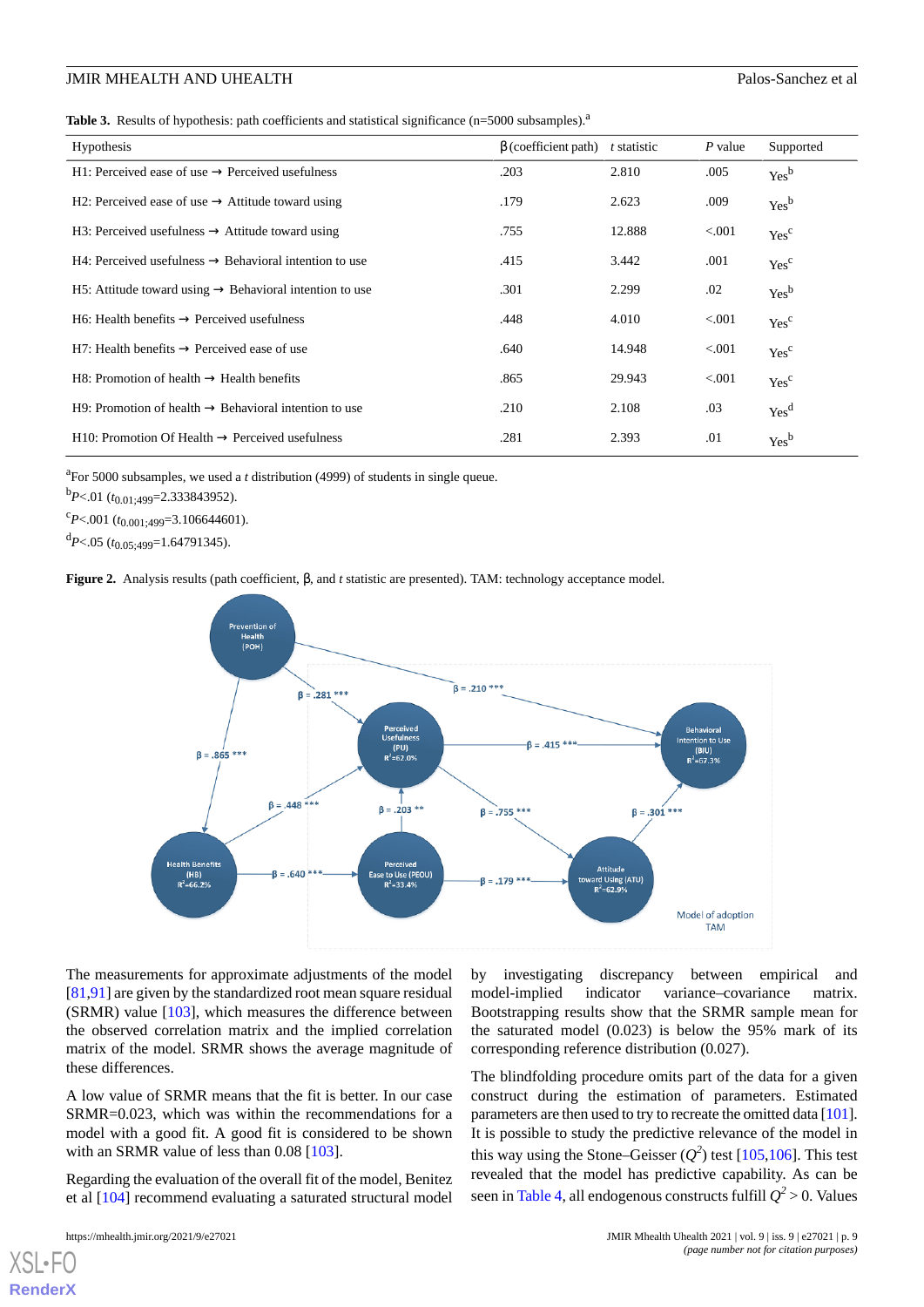of 0.02, 0.15, and 0.35 for  $Q^2$  in the Stone–Geisser test indicate small, medium, and great predictive relevance [\[107](#page-17-16)].

As per the  $R^2$  (see [Table 4](#page-9-0) and [Figure 2\)](#page-8-1) values reported by Chin [\[101](#page-17-10)], we conclude the following: If  $R^2 = 0.67$ , the result is considered substantial; 0.33, the result is considered moderate, and 0.19, the result is considered weak. The  $R^2$  obtained for the main dependent variable of the model, behavioral intention to use, was 76.4%

This value shows that this model is "substantially" applicable for the adoption of an mHealth app. The variables that are not endogenous do not have a value for *R 2* .

The blindfolding technique consists in omitting part of the data for a given construct during the estimation of parameters, and then trying to estimate what was omitted from the estimated parameters [\[83](#page-16-19)].

In this way the predictive relevance of the model was studied and using the Stone–Geisser  $(Q^2)$  test the model was shown to have predictive capacity [[105\]](#page-17-14).

Therefore, all constructs, except PEOU, in the studied model have great predictive relevance, as the values of  $Q^2$  are greater than 0.35 [\(Table 4\)](#page-9-0). The proposed research model thus has good predictive power when explaining behavioral intention to use an mHealth app.

Effect size shows the strength of the relationship between 2 variables in the research model on a numeric scale. The effect size  $(f^2)$  shows how much an exogenous latent variable contributes to the  $R^2$  value of an endogenous latent variable. The  $f^2$  values 0.02, 0.15, and 0.35 indicate small, medium, and large effect size [[100\]](#page-17-9). Cohen's tables [[107\]](#page-17-16) showed that for 95.2% statistical power and an average effect size of  $f^2$ =0.15, a minimum of 107 questionnaires would be needed. In our case the number of samples was 442, showing that this research has adequate statistical power.

<span id="page-9-0"></span>**Table 4.**  $R^2$  and  $Q^2$  results.

| Construct                   | $Q^2$            | $R^2(%)$ |
|-----------------------------|------------------|----------|
| Attitude toward using       | 0.478            | 78.2     |
| Health benefits             | 0.465            | 74.7     |
| Behavioral intention to use | 0.491            | 76.4     |
| Perceived ease to use       | 0.229            | 40.9     |
| Promotion of health         | N/A <sup>a</sup> | N/A      |
| Perceived usefulness        | 0.381            | 72.7     |

 ${}^{a}$ N/A: not applicable.

# **PLS–SEM Results With Moderator (Gender and Age)**

In order to check H11 and measure the potential moderating influence of gender and age, we performed a multigroup analysis [[108\]](#page-17-17).

First, the sample was divided by gender into men and women. The following process was then repeated, dividing members of the sample into old and young people.

However, before doing this test it is necessary to analyze the measurement invariance of the composite models (MICOM) technique [\[80](#page-16-16)]. This test will ensure that the effect of gender is restricted to the trajectory coefficients of the structural model and not to the parameters of the measurement model [\[109](#page-17-18)]. As described in [Tables 5](#page-10-0) and [6](#page-10-1), we find the invariance of the measurement in the case of gender, but not in the case of age ([Table 6\)](#page-10-1) for the variables attitude toward using, health benefits, behavioral intention to use, perceived ease to use (PEOU), promotion of health, and PU.

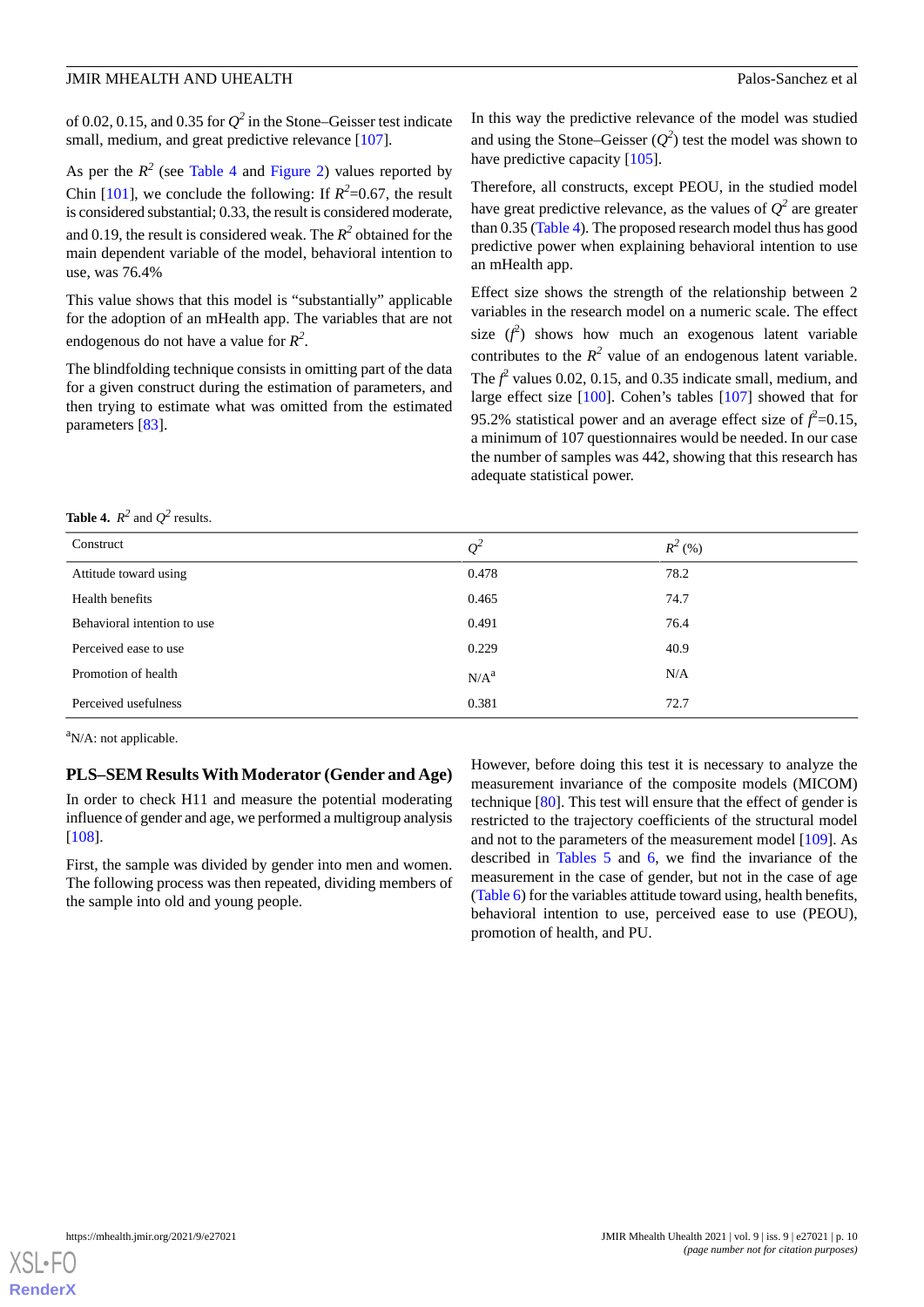<span id="page-10-0"></span>**Table 5.** Results of the measurement invariance of composite models (MICOM) procedure (gender).

| $Con-$<br>struct  | Step 1                               | Step 2                       |       |                                                    | Step 3a                                          | Step 3b                                            |             |       |          |          |       |       |
|-------------------|--------------------------------------|------------------------------|-------|----------------------------------------------------|--------------------------------------------------|----------------------------------------------------|-------------|-------|----------|----------|-------|-------|
|                   | Config-<br>ural in-<br>vari-<br>ance | Compositional invariance     |       |                                                    | Equal variances                                  | Mean<br>original<br>difference<br>(men-wom-<br>en) | Equal means |       |          |          |       |       |
|                   |                                      | Original<br>correla-<br>tion | 5%    | Partial measure-<br>ment invariance<br>established | Variance origi-<br>nal difference<br>(men-women) | 2.5%                                               | 97.5%       | Equal |          | 2.5%     | 97.5% | Equal |
| ATU <sup>a</sup>  | Yes                                  | 1.000                        | 1.000 | Yes                                                | 0.209                                            | $-0.182$                                           | 0.182       | No    | $-0.070$ | $-0.308$ | 0.303 | Yes   |
| BIO <sup>b</sup>  | Yes                                  | 1.000                        | 1.000 | Yes                                                | $-0.011$                                         | $-0.211$                                           | 0.176       | Yes   | 0.234    | $-0.278$ | 0.265 | Yes   |
| $\rm{HB}^c$       | Yes                                  | 1.000                        | 1.000 | Yes                                                | 0.061                                            | $-0.197$                                           | 0.185       | Yes   | 0.146    | $-0.277$ | 0.282 | Yes   |
| PEOU <sup>d</sup> | Yes                                  | 1.000                        | 0.998 | Yes                                                | $-0.054$                                         | $-0.202$                                           | 0.187       | Yes   | 0.095    | $-0.267$ | 0.270 | Yes   |
| POH <sup>e</sup>  | Yes                                  | 1.000                        | 1.000 | Yes                                                | 0.092                                            | $-0.189$                                           | 0.167       | Yes   | 0.242    | $-0.288$ | 0.279 | Yes   |
| PU <sup>f</sup>   | Yes                                  | .999                         | 0.999 | No                                                 | 0.152                                            | $-0.198$                                           | 0.174       | Yes   | $-0.123$ | $-0.287$ | 0.265 | Yes   |

<sup>a</sup>ATU: attitude toward using.

<sup>b</sup>BIU: behavioral intention to use.

<sup>c</sup>HB: health benefits.

<sup>d</sup>PEOU: perceived ease of use.

<span id="page-10-1"></span>e POH: promotion of health.

f<sub>PU</sub>: perceived usefulness.

**Table 6.** Results of the measurement invariance of composite models (MICOM) procedure (age).

| $Con-$<br>struct  | Step 1                   | Step 2                       |       |                                                           | Step 3a                                                                  |          |       |                | Step 3b                                                                |             |       |       |
|-------------------|--------------------------|------------------------------|-------|-----------------------------------------------------------|--------------------------------------------------------------------------|----------|-------|----------------|------------------------------------------------------------------------|-------------|-------|-------|
|                   | Configural<br>invariance | Compositional invariance     |       |                                                           | Equal variances                                                          |          |       |                | Mean origi-<br>nal differ-<br>ence<br>(young)<br>people-old<br>people) | Equal means |       |       |
|                   |                          | Original<br>correla-<br>tion | 5%    | Partial mea-<br>surement in-<br>variance es-<br>tablished | Variance origi-<br>nal difference<br>(young peo-<br>ple-old peo-<br>ple) | 2.5%     | 97.5% | Equal          |                                                                        | 2.5%        | 97.5% | Equal |
| $ATU^a$           | Yes                      | 1.000                        | 0.999 | Yes                                                       | $-0.399$                                                                 | $-0.298$ | 0.307 | No             | $-0.665$                                                               | $-0.398$    | 0.537 | No    |
| BIO <sup>b</sup>  | Yes                      | 1.000                        | 0.999 | Yes                                                       | $-0.520$                                                                 | $-0.298$ | 0.298 | No             | $-0.590$                                                               | $-0.423$    | 0.538 | No    |
| HB <sup>c</sup>   | Yes                      | 1.000                        | 0.998 | Yes                                                       | $-0.461$                                                                 | $-0.300$ | 0.304 | No             | $-0.624$                                                               | $-0.410$    | 0.538 | No    |
| PEOU <sup>d</sup> | Yes                      | 0.999                        | 0.993 | Yes                                                       | $-0.324$                                                                 | $-0.315$ | 0.298 | N <sub>0</sub> | $-0.432$                                                               | $-0.400$    | 0.512 | Yes   |
| POH <sup>e</sup>  | Yes                      | 1.000                        | 0.998 | Yes                                                       | $-0.470$                                                                 | $-0.299$ | 0.298 | No             | $-0.239$                                                               | $-0.419$    | 0.539 | Yes   |
| PU <sup>f</sup>   | Yes                      | 1.000                        | 0.997 | Yes                                                       | $-0.606$                                                                 | $-0.312$ | 0.293 | No             | $-0.360$                                                               | $-0.401$    | 0.500 | Yes   |

<sup>a</sup>ATU: attitude toward using.

<sup>b</sup>BIU: behavioral intention to use.

<sup>c</sup>HB: health benefits.

<sup>d</sup>PEOU: perceived ease of use.

e POH: promotion of health.

f<sub>PU</sub>: perceived usefulness.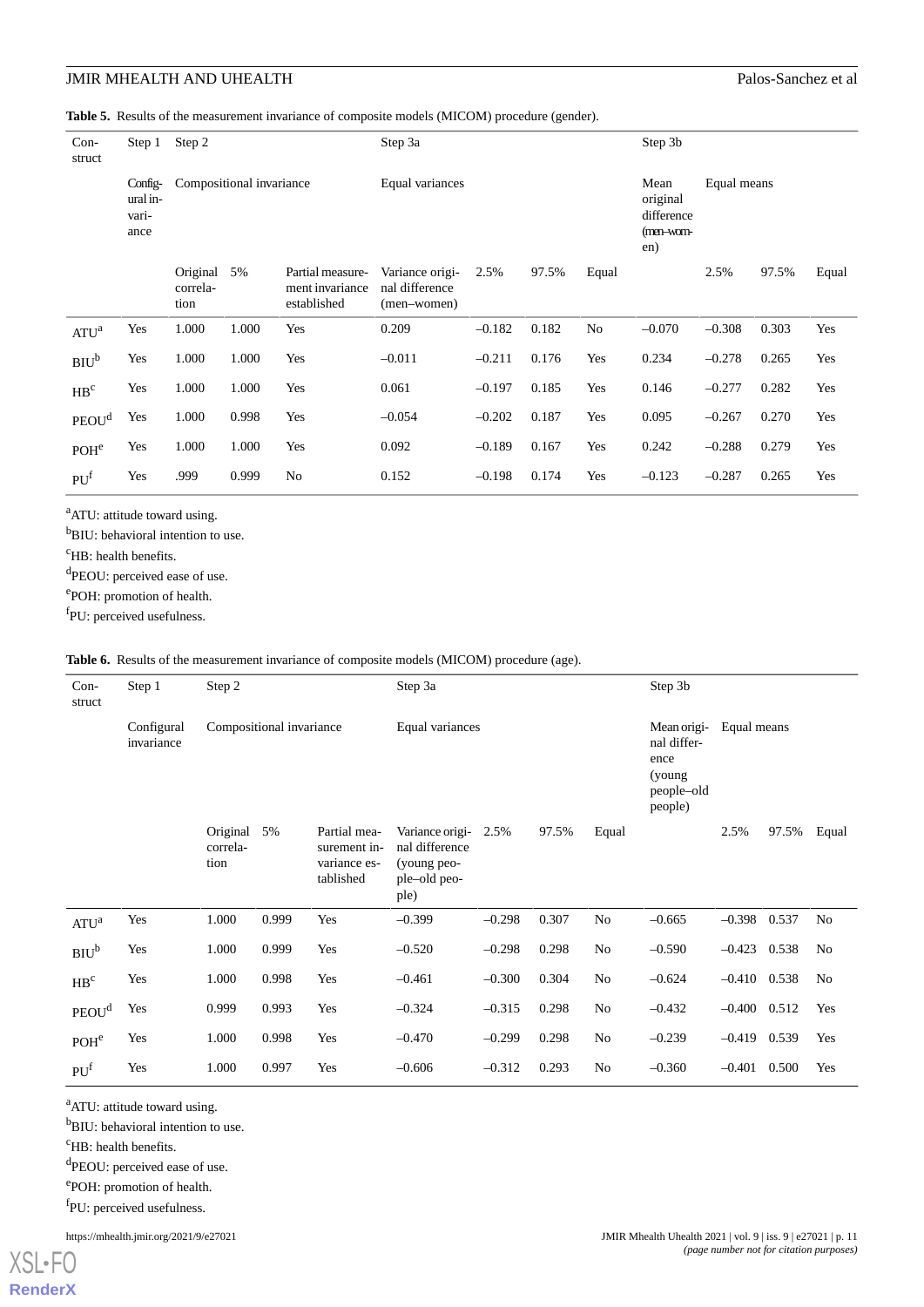# *Discussion*

# **Principal Findings**

The results of this study confirmed that the variable that has the strongest impact on the behavioral intention to use of mHealth apps in Spain is PU. This variable also has a very high predictive capacity as its determination coefficient is high [[81](#page-16-17)[,108](#page-17-17)]. The next most important variable in the model is health benefits.

The results of this research could be applicable to other EU countries with similar levels of internet access. However, it must be taken into account that most of the participants lived in areas with less than 5000 inhabitants (186/442 participants, 42.1%), where acceptance of mHealth apps is also determined by the close social environment. In this type of environment, users of mHealth apps can offer an effective short-term consultation for families and acquaintances before they make a decision to visit hospitals or health clinics.

# **Comparison With Prior Work**

These findings are consistent with previous studies on PU for the acceptance of medical information systems [[57](#page-15-18)[,69](#page-16-5),[101\]](#page-17-10). These studies also found that PU significantly influences the adoption of medical information systems.

Promotion of health was also found to have a significant effect on health benefits of using mHealth apps in this study, as mHealth apps positively promote and improve the health of mHealth app users in Spain. This relationship was the strongest among all the relationships studied in this research and shows the usefulness of mHealth apps for improving health.

This is important when promoting the idea of preventing diseases and other ailments with mHealth apps, such as controlling continued physical exercise, consumption of certain foods, monitoring the evolution of potential and current patients, and using smartphones or tablet PCs to help prevent health problems. These results are consistent with the findings from a previous study [[110\]](#page-17-19).

H8 has been revealed as the relationship with the greatest burden and confirms the extraordinary influence it has on health benefits (β=.865, *t*0.001;499=29.943, *P*<.001). This means that eHealth apps that take care of nutrition, improve sports activity, or make mealtimes more respectful are perceived by respondents as favoring aspects related to blood pressure, weight loss, blood sugar levels, or mood. In other words, users consider that apps related to healthy habits should be developed. This means that H8 is the most reliable and significant relationship among all.

The second hypothesis with the greatest burden and influence was H7. The relationship between health habits and PEOU of apps indicates that the more beneficial the eHealth app is, the easier it should be to use. Furthermore, the third hypothesis with the greatest intensity is H3, which shows that the perception of usefulness of an eHealth app has an extraordinary influence on the attitude of use. This means that the selling strategy of these apps must be aimed at transferring 2 very important aspects to the user: on the one hand, the usefulness of eHealth as an attitude transforming agent, and on the other, the more health benefits are obtained, the easier it is to use. In addition, these 3 relationships (ie, H3, H7, and H8) were very significant (99.9%).

The TAM is applicable to the use of eHealth apps as was the case with other studies, but with the influence of the "health promotion" and "health benefits" constructs. In addition, health promotion is directly related to the main dependent variable in the behavioral intention to use model. Therefore, health promotion is a construct that should be considered in future research, as it is also directly related to the final construct of the behavioral intention to use as well as indirectly to the PU.

In this study it was demonstrated that mHealth apps were easy to use and that users were familiar with the basic functions and applications of the internet. This is justified by the fact that health benefits had a very significant influence on the perceived usability (PEOU). This is an important point to highlight when explaining mHealth apps, as this can help ensure that mHealth apps are used as often as necessary to achieve effective results. However, the influence of PEOU on PU is the relationship with the lowest load among all ( $\beta$ =.179,  $t_{0.01;499}$ =2.623, *P*=.009) and a 99% confidence level. Likewise, the PEOU has a moderate variance  $(R^2=40.9\%)$ , which is why a moderately atypical result was obtained in this research. PEOU has a positive relationship with PU, which suggests that users will not need to learn new skills to use mHealth apps. The sample in this study, however, did not consider it an important factor in this model. In all probability, the advancement of usability of smartphone interfaces reduces the influence of PEOU, so people might need to use smartphones to be able to use these types of apps [[111\]](#page-17-20). These results could be explained by the fact that the Spanish population is already familiar with health promotion and also that current mHealth apps are easy to use and accessible.

The remaining endogenous variables had a very high explanatory capacity  $($ >70%). This gives the model a great capacity to explain the reality of the users'behavior before using eHealth apps, as in the case of behavioral intention to use it was 76.4%.

The results obtained for the relationship between the PEOU and the attitude toward use predict a smooth learning curve. This suggests that the adoption of mHealth app will be permanent and stable in the future. The use of mHealth apps will not present any significant difficulties that may cause users to abandon it.

Our study also confirmed that health promotion has a positive influence on behavioral intention to use and perception of usefulness (PU). In both cases, the level of trust is high, which shows that health promotion is an important factor in this model. Health promotion was also found to have an indirect influence on health benefits. This result supports the previously reported finding that app titles influence behavioral intention to use [\[112](#page-17-21)]. Specifically, we found that apps with titles related to symptoms have a significantly lower number of installs as compared with those whose titles are not related to symptoms.

Finally, a moderating capacity was found with a 95% confidence level regarding gender. We found that the 2 relationships with the lowest level of confidence in the model [\(Table 7\)](#page-12-0), H1 or the relationship of the perception of ease of use with PU ( $\beta = -422$ , *P*=.015) and H9 or the relationship of health promotion with

 $XS$  $\cdot$ FC **[RenderX](http://www.renderx.com/)**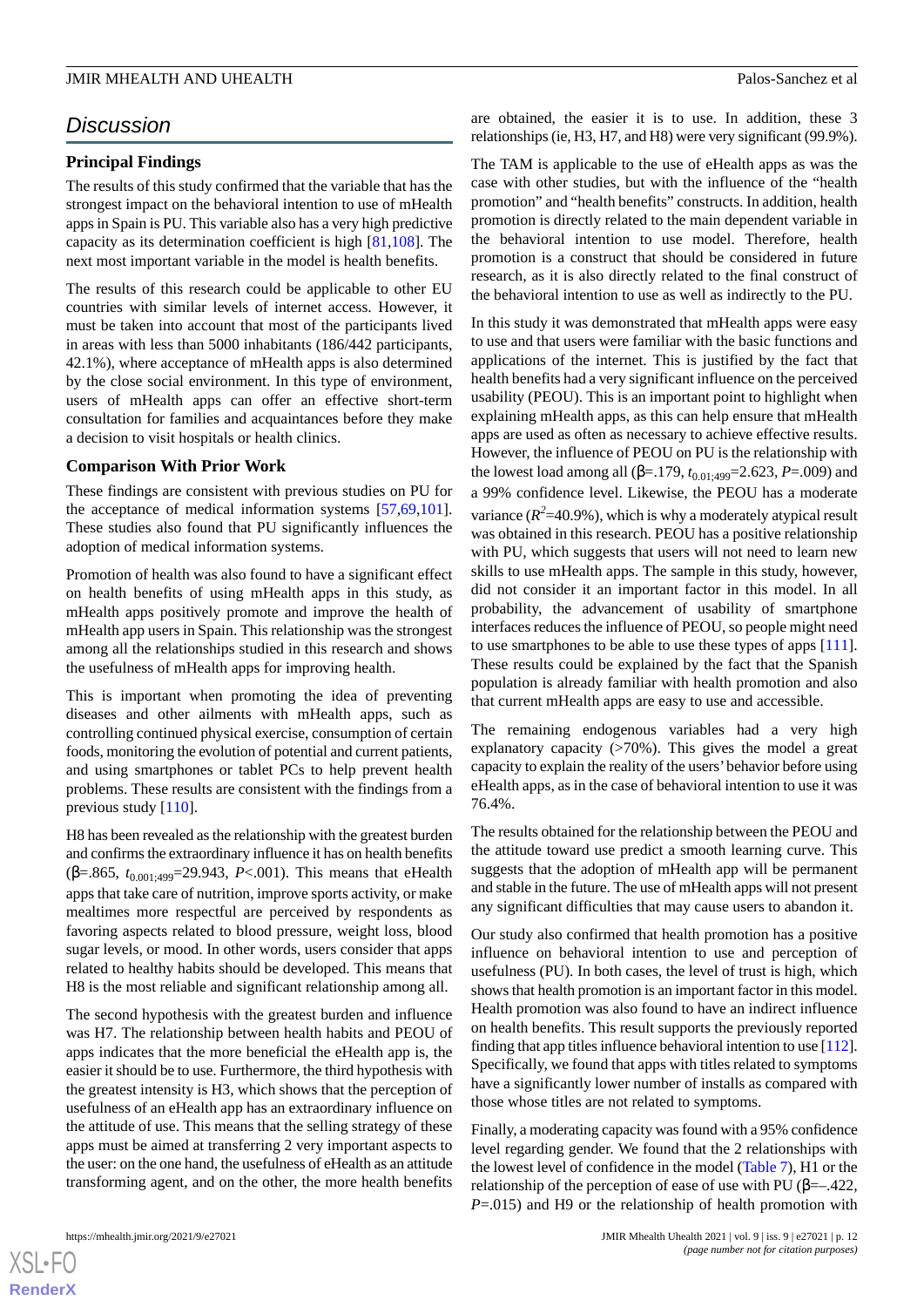behavioral intention of use ( $\beta = -239$ ,  $P = .04$ ), show significant differences between men and women. Furthermore, gender-moderated behaviors were found in H10, indicating that health promotion also influences the perception of usefulness differently according to gender (β=.178, *P*=.01).

<span id="page-12-0"></span>

| Table 7. $PLS^a$ -SEM <sup>b</sup> results with moderator (gender). |  |  |  |
|---------------------------------------------------------------------|--|--|--|
|---------------------------------------------------------------------|--|--|--|

| Hypothesis                                                            | $\beta$ (Coefficient path) | P value | Support          |
|-----------------------------------------------------------------------|----------------------------|---------|------------------|
| $H1$ : Perceived ease of use $\rightarrow$ Perceived usefulness       | $-.422$                    | .01     | Yes <sup>c</sup> |
| H2: Perceived ease of use $\rightarrow$ Attitude toward using         | $-.100$                    | .24     | N <sub>0</sub>   |
| H3: Perceived usefulness $\rightarrow$ Attitude toward using          | .318                       | .18     | No.              |
| $H4$ : Perceived usefulness $\rightarrow$ Behavioral intention to use | .166                       | .21     | No.              |
| H5: Attitude toward using $\rightarrow$ Behavioral intention to use   | $-.107$                    | .49     | No.              |
| $H6$ : Health benefits $\rightarrow$ Perceived usefulness             | .266                       | .11     | N <sub>0</sub>   |
| $H7$ : Health benefits $\rightarrow$ Perceived ease of use            | .003                       | .94     | N <sub>0</sub>   |
| $H8$ : Promotion of health $\rightarrow$ Health benefits              | $-.318$                    | .22     | No               |
| $H9$ : Promotion of health $\rightarrow$ Behavioral intention to use  | $-.239$                    | .04     | Yes <sup>c</sup> |
| H10: Promotion of health $\rightarrow$ Perceived usefulness           | .178                       | .01     | Yes <sup>c</sup> |

<sup>a</sup>PLS: partial least squares.

<sup>b</sup>SEM: structural equation modeling.

<sup>c</sup>For 500 subsamples, we used a *t* distribution (4999) of students in a single queue:  $P < .05$  ( $t_{0.05;4999} = 1.64791345$ ).

The other moderating variable (ie, age) was not supported, coinciding with the results of similar studies [[113\]](#page-17-22).

Therefore, mHealth app is an effective way to promote good health and habits in the population. Participants in the study believed that mHealth apps could help them improve their health, maintain a meal schedule, take part in more sporting activities, or improve the hours slept at night. Thus, mHealth apps can promote healthy habits and improve the users' quality of life.

# **Conclusions**

### *Theoretical Implications*

As has often been addressed in previous mHealth studies [[114](#page-17-23),[115\]](#page-17-24), health apps on smartphones can serve as very realistic health care alternatives, helping people save on medical expenses and being more effective in managing their personal health. Therefore, we agree with a previous work [[20\]](#page-14-7) that the potential advantages of using health apps (mHealth) in terms of improving overall health can be harmed without the use of apps.

The extended TAM adoption model was found to be fully valid for the study of mHealth app use and acceptance in Spain. This result could be extrapolated to other EU countries with similar levels of internet accessibility and sociodemographic characteristics.

This study identified the variables that influence people's intention to use mHealth apps. Using an extended TAM, PU was found to be the most significant variable influencing adoption of mHealth apps in Spain. This means that the most important factor for users are the ways in which mHealth apps can help them. This result is important because users of this type of apps must first understand the utility of the use of these

 $XS$  $\cdot$ FC **[RenderX](http://www.renderx.com/)** apps, so that they can become cognizant about how they can improve treatment of their diseases and their control.

### *Practical Implications*

Other external variables, such as promotion of health, have a significant effect on the health benefits of mHealth app use. This result showed that users consider maintenance or improvement of health as an additional health benefit provided by these apps.

The predictive capacity of the model and the predictive capacity can be very useful in preventing diseases that need controlled habits. Examples are indulging in regular physical exercise; consumption of certain foods; monitoring the evolution of current and potential patients; and using smartphones, tablets, and other medical devices to prevent health problems. Besides, care centers should have Wi-Fi access so that patients can carry out real-time diagnostic tests.

The results of this research show that gender is neither completely decisive nor moderating in the behavioral intention to use mHealth apps. This means that adoption of mHealth apps for promotion of health was moderated only by gender. Another important factor influencing mHealth app use is PEOU.

Therefore, user-friendliness and health promotion should be gender sensitive when applying utilities to apps. Accordingly, app developers should take into account users' gender and introduce some changes in usage and health promotion levels.

The results obtained using the extended TAM show that promotion of health and health benefits are important variables for mHealth apps users because they indirectly influence the adoption of the technology. This means that mHealth apps could be an alternative way to promote and improve health and could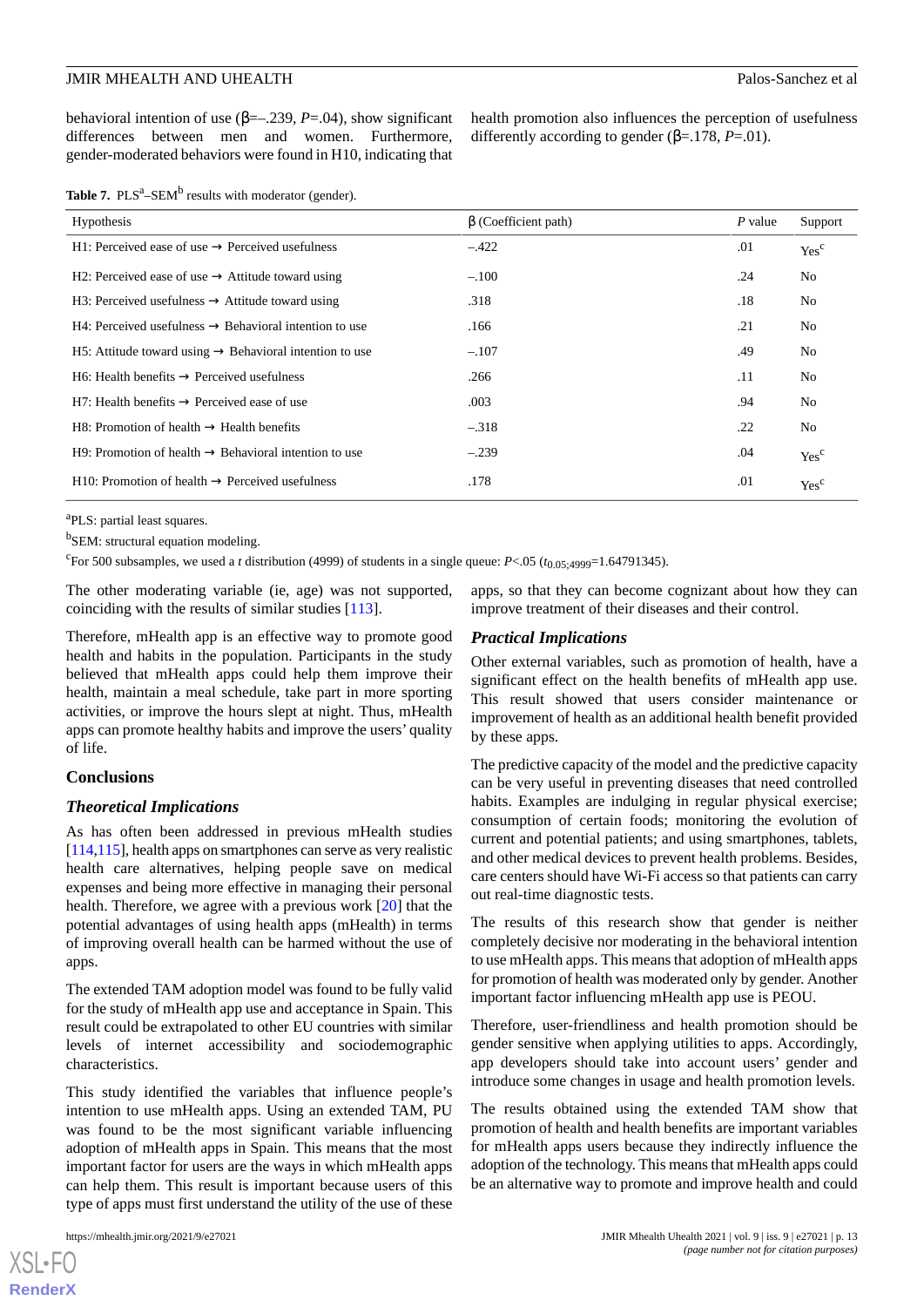become a service that minimizes primary care consultations for simple cases.

This is because PU and PEOU are not the only mediators for the final intention to use. Promotion of health is directly related to behavioral intention to use. This was a highly significant relationship and means that users prefer mHealth apps that promote health. This recommendation is important for designers, developers, and start-ups creating new mHealth apps. Therefore, we could start thinking that barriers such as standards, security, and interoperability [[116\]](#page-17-25) could be overcome by the activities derived from promotion of health.

The significance of the association between PU and behavioral intention to use explains the importance of mHealth apps for the users. This could explain the evolution of mHealth apps that offer an increasing number of benefits to the user.

An example is that the users' health information can now be transmitted online. This could help health centers have real-time information and minimize visits to health centers for primary care. To increase the adoption and use of mHealth apps, there should be an approved catalog of health service providers and an adoption strategy for citizens.

Based on our study results, the authorities could take the following as indicators for the use of mHealth apps: connectivity of the mHealth app, interaction between the patient and the health professional via the app, the need to prescribe additional quality hardware that allows measurements and analyses, and the personalized and nonautomated accessibility of these apps to the use and analysis of patient data remotely. These tools could be key indicators to measure the quality of this type of apps by health authorities.

In conclusion, gender is a determining factor that influences the intention to use eHealth apps, and therefore, different interfaces and utilities could be designed according to gender.

The findings of this study are beneficial for organizations, governments, and policymakers to provide strategies and policies to improve mHealth app in different hospitals and Spanish primary health care centers.

### **Limitations**

The limitations of the research are those related to the analysis technique used, the country under study, and the size of the sample.

# **Conflicts of Interest**

<span id="page-13-0"></span>None declared.

### <span id="page-13-1"></span>**References**

- 1. Baldwin JL, Singh H, Sittig DF, Giardina TD. Patient portals and health apps: Pitfalls, promises, and what one might learn from the other. Healthc (Amst) 2016 Oct 3;5(3):81-85 [\[FREE Full text\]](http://linkinghub.elsevier.com/retrieve/pii/S2213-0764(16)30012-4) [doi: [10.1016/j.hjdsi.2016.08.004\]](http://dx.doi.org/10.1016/j.hjdsi.2016.08.004) [Medline: [27720139](http://www.ncbi.nlm.nih.gov/entrez/query.fcgi?cmd=Retrieve&db=PubMed&list_uids=27720139&dopt=Abstract)]
- <span id="page-13-3"></span><span id="page-13-2"></span>2. Humphries T, Kushalnagar P, Mathur G, Napoli DJ, Rathmann C. Global Regulatory Review Needed for Cochlear Implants: A Call for FDA Leadership. Matern Child Health J 2020 Nov 02;24(11):1345-1359. [doi: [10.1007/s10995-020-03002-5\]](http://dx.doi.org/10.1007/s10995-020-03002-5) [Medline: [32876813](http://www.ncbi.nlm.nih.gov/entrez/query.fcgi?cmd=Retrieve&db=PubMed&list_uids=32876813&dopt=Abstract)]
- <span id="page-13-4"></span>3. Kao C, Liebovitz DM. Consumer Mobile Health Apps: Current State, Barriers, and Future Directions. PM R 2017 May;9(5S):S106-S115. [doi: [10.1016/j.pmrj.2017.02.018](http://dx.doi.org/10.1016/j.pmrj.2017.02.018)] [Medline: [28527495](http://www.ncbi.nlm.nih.gov/entrez/query.fcgi?cmd=Retrieve&db=PubMed&list_uids=28527495&dopt=Abstract)]
- <span id="page-13-5"></span>4. Saura JR, Reyes-Menendez A, Thomas SB. Gaining a deeper understanding of nutrition using social networks and user-generated content. Internet Interv 2020 Apr;20:100312 [\[FREE Full text](https://linkinghub.elsevier.com/retrieve/pii/S2214-7829(19)30036-3)] [doi: [10.1016/j.invent.2020.100312](http://dx.doi.org/10.1016/j.invent.2020.100312)] [Medline: [32300536](http://www.ncbi.nlm.nih.gov/entrez/query.fcgi?cmd=Retrieve&db=PubMed&list_uids=32300536&dopt=Abstract)]
- <span id="page-13-6"></span>5. Reyes-Menendez A, Palos-Sanchez PR, Saura JR, Martin-Velicia F. Understanding the Influence of Wireless Communications and Wi-Fi Access on Customer Loyalty: A Behavioral Model System. Wireless Communications and Mobile Computing 2018 Dec 02;2018:1-16. [doi: [10.1155/2018/3487398\]](http://dx.doi.org/10.1155/2018/3487398)
- <span id="page-13-8"></span><span id="page-13-7"></span>6. Alharbi A, Alzuwaed J, Qasem H. Evaluation of e-health (Seha) application: a cross-sectional study in Saudi Arabia. BMC Med Inform Decis Mak 2021 Mar 18;21(1):103 [[FREE Full text\]](https://bmcmedinformdecismak.biomedcentral.com/articles/10.1186/s12911-021-01437-6) [doi: [10.1186/s12911-021-01437-6\]](http://dx.doi.org/10.1186/s12911-021-01437-6) [Medline: [33736622](http://www.ncbi.nlm.nih.gov/entrez/query.fcgi?cmd=Retrieve&db=PubMed&list_uids=33736622&dopt=Abstract)]
- 7. Eysenbach G. Towards ethical guidelines for e-health: JMIR theme issue on eHealth ethics. J Med Internet Res 2000 Mar 31;2(1):E7 [[FREE Full text](https://www.jmir.org/2000/1/e7/)] [doi: [10.2196/jmir.2.1.e7\]](http://dx.doi.org/10.2196/jmir.2.1.e7) [Medline: [11720926](http://www.ncbi.nlm.nih.gov/entrez/query.fcgi?cmd=Retrieve&db=PubMed&list_uids=11720926&dopt=Abstract)]
- <span id="page-13-9"></span>8. Del Campo Tejedor A. Presentación. Análisis y retos antropológicos en tiempos del coronavirus. RAA. 2020. URL: [https:/](https://theconversation.com/retos-del-teletrabajo-en-tiempos-de-coronavirus-133098) [/theconversation.com/retos-del-teletrabajo-en-tiempos-de-coronavirus-133098](https://theconversation.com/retos-del-teletrabajo-en-tiempos-de-coronavirus-133098) [accessed 2021-08-18]
- <span id="page-13-11"></span><span id="page-13-10"></span>9. Palos-Sanchez P, Martin-Velicia F, Saura JR. Complexity in the Acceptance of Sustainable Search Engines on the Internet: An Analysis of Unobserved Heterogeneity with FIMIX-PLS. Complexity 2018 Oct 09;2018:1-19. [doi: [10.1155/2018/6561417\]](http://dx.doi.org/10.1155/2018/6561417)
- 10. Davis FD. Perceived Usefulness, Perceived Ease of Use, and User Acceptance of Information Technology. MIS Quarterly 1989 Sep;13(3):319. [doi: [10.2307/249008\]](http://dx.doi.org/10.2307/249008)
- 11. Housman LT. "I'm Home(screen)!": Social Media in Health Care Has Arrived. Clin Ther 2017 Nov;39(11):2189-2195. [doi: [10.1016/j.clinthera.2017.10.007\]](http://dx.doi.org/10.1016/j.clinthera.2017.10.007) [Medline: [29100731\]](http://www.ncbi.nlm.nih.gov/entrez/query.fcgi?cmd=Retrieve&db=PubMed&list_uids=29100731&dopt=Abstract)
- 12. Li J, Zhang C, Li X, Zhang C. Patients' emotional bonding with MHealth apps: An attachment perspective on patients' use of MHealth applications. International Journal of Information Management 2020 Apr;51:1-17. [doi: [10.1016/j.ijinfomgt.2019.102054](http://dx.doi.org/10.1016/j.ijinfomgt.2019.102054)]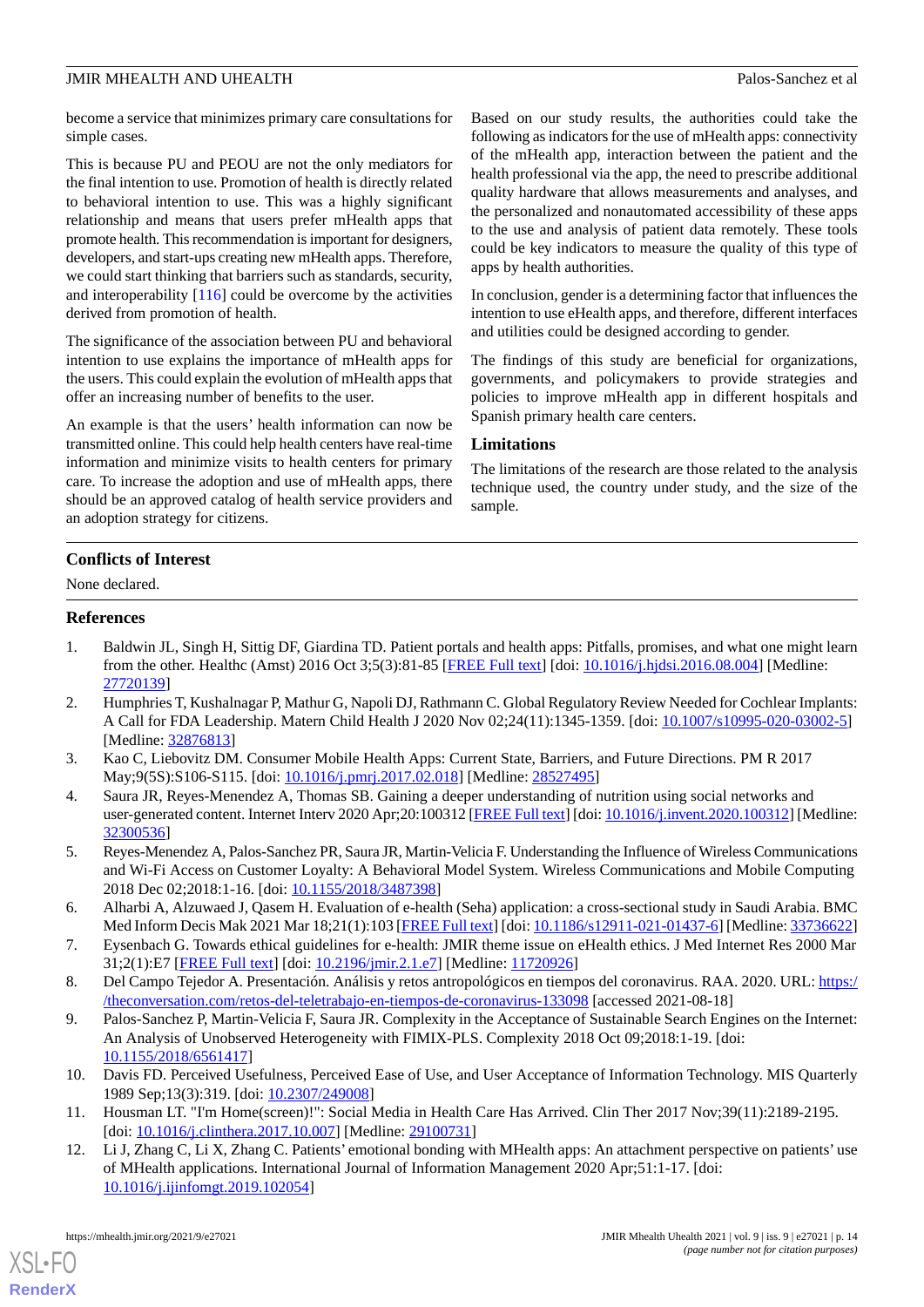- <span id="page-14-0"></span>13. Handel MJ. mHealth (mobile health)-using Apps for health and wellness. Explore (NY) 2011 Jul;7(4):256-261. [doi: [10.1016/j.explore.2011.04.011](http://dx.doi.org/10.1016/j.explore.2011.04.011)] [Medline: [21724160](http://www.ncbi.nlm.nih.gov/entrez/query.fcgi?cmd=Retrieve&db=PubMed&list_uids=21724160&dopt=Abstract)]
- <span id="page-14-1"></span>14. Goetzel RZ, Shechter D, Ozminkowski RJ, Marmet PF, Tabrizi MJ, Roemer EC. Promising Practices in Employer Health and Productivity Management Efforts: Findings From a Benchmarking Study. Journal of Occupational and Environmental Medicine 2007;49(2):111-130. [doi: [10.1097/jom.0b013e31802ec6a3\]](http://dx.doi.org/10.1097/jom.0b013e31802ec6a3)
- <span id="page-14-3"></span><span id="page-14-2"></span>15. Liu C, Zhu Q, Holroyd KA, Seng EK. Status and trends of mobile-health applications for iOS devices: A developer's perspective. J Syst Software 2011;84(11):2022-2033. [doi: [10.1016/j.jss.2011.06.049\]](http://dx.doi.org/10.1016/j.jss.2011.06.049)
- <span id="page-14-4"></span>16. Atienza AA, Patrick K. Mobile health: the killer app for cyberinfrastructure and consumer health. Am J Prev Med 2011 May;40(5 Suppl 2):S151-S153. [doi: [10.1016/j.amepre.2011.01.008\]](http://dx.doi.org/10.1016/j.amepre.2011.01.008) [Medline: [21521588](http://www.ncbi.nlm.nih.gov/entrez/query.fcgi?cmd=Retrieve&db=PubMed&list_uids=21521588&dopt=Abstract)]
- <span id="page-14-5"></span>17. Grundy QH, Wang Z, Bero LA. Challenges in Assessing Mobile Health App Quality: A Systematic Review of Prevalent and Innovative Methods. Am J Prev Med 2016 Dec;51(6):1051-1059. [doi: [10.1016/j.amepre.2016.07.009](http://dx.doi.org/10.1016/j.amepre.2016.07.009)] [Medline: [27659122](http://www.ncbi.nlm.nih.gov/entrez/query.fcgi?cmd=Retrieve&db=PubMed&list_uids=27659122&dopt=Abstract)]
- <span id="page-14-6"></span>18. Mueller RC. Exploring family nurse practitioners' practices in recommending mhealth apps to patients. CIN: Computers, Informatics, Nursing 2020;38(2):71-79. [doi: [10.1097/cin.0000000000000580](http://dx.doi.org/10.1097/cin.0000000000000580)]
- <span id="page-14-7"></span>19. Bloomfield RA, Polo-Wood F, Mandel JC, Mandl KD. Opening the Duke electronic health record to apps: Implementing SMART on FHIR. International Journal of Medical Informatics 2017 Mar;99:1-10. [doi: [10.1016/j.ijmedinf.2016.12.005](http://dx.doi.org/10.1016/j.ijmedinf.2016.12.005)]
- <span id="page-14-8"></span>20. Cho J. The impact of post-adoption beliefs on the continued use of health apps. Int J Med Inform 2016 Mar;87:75-83. [doi: [10.1016/j.ijmedinf.2015.12.016\]](http://dx.doi.org/10.1016/j.ijmedinf.2015.12.016) [Medline: [26806714](http://www.ncbi.nlm.nih.gov/entrez/query.fcgi?cmd=Retrieve&db=PubMed&list_uids=26806714&dopt=Abstract)]
- <span id="page-14-9"></span>21. Bort-Roig J, Puig-Ribera A, Contreras RS, Chirveches-Pérez E, Martori JC, Gilson ND, et al. Monitoring sedentary patterns in office employees: validity of an m-health tool (Walk@Work-App) for occupational health. Gaceta Sanitaria 2018 Nov;32(6):563-566. [doi: [10.1016/j.gaceta.2017.05.004](http://dx.doi.org/10.1016/j.gaceta.2017.05.004)]
- <span id="page-14-11"></span><span id="page-14-10"></span>22. Ashurst EJ, Jones RB. Is the Health App Challenge approach of patient-led application conception, development, and review worthwhile? Health Policy and Technology 2017 Mar;6(1):83-92. [doi: [10.1016/j.hlpt.2016.12.001](http://dx.doi.org/10.1016/j.hlpt.2016.12.001)]
- 23. Akdur G, Aydin MN, Akdur G. Adoption of Mobile Health Apps in Dietetic Practice: Case Study of Diyetkolik. JMIR Mhealth Uhealth 2020 Oct 02;8(10):e16911-e16912 e16911 [\[FREE Full text\]](https://mhealth.jmir.org/2020/10/e16911/) [doi: [10.2196/16911](http://dx.doi.org/10.2196/16911)] [Medline: [33006566\]](http://www.ncbi.nlm.nih.gov/entrez/query.fcgi?cmd=Retrieve&db=PubMed&list_uids=33006566&dopt=Abstract)
- <span id="page-14-13"></span><span id="page-14-12"></span>24. Deng Z, Hong Z, Ren C, Zhang W, Xiang F. What Predicts Patients' Adoption Intention Toward mHealth Services in China: Empirical Study. JMIR Mhealth Uhealth 2018 Aug 29;6(8):e172 [\[FREE Full text\]](https://mhealth.jmir.org/2018/8/e172/) [doi: [10.2196/mhealth.9316\]](http://dx.doi.org/10.2196/mhealth.9316) [Medline: [30158101](http://www.ncbi.nlm.nih.gov/entrez/query.fcgi?cmd=Retrieve&db=PubMed&list_uids=30158101&dopt=Abstract)]
- 25. Mao X, Zhao X, Liu Y. mHealth App recommendation based on the prediction of suitable behavior change techniques. Decision Support Systems 2020 May;132:113248. [doi: [10.1016/j.dss.2020.113248\]](http://dx.doi.org/10.1016/j.dss.2020.113248)
- <span id="page-14-15"></span><span id="page-14-14"></span>26. Autry CW, Grawe SJ, Daugherty PJ, Richey RG. The effects of technological turbulence and breadth on supply chain technology acceptance and adoption. Journal of Operations Management 2010 Mar 27;28(6):522-536. [doi: [10.1016/j.jom.2010.03.001](http://dx.doi.org/10.1016/j.jom.2010.03.001)]
- <span id="page-14-16"></span>27. Au YA, Zafar H. A multi-country assessment of mobile payment adoption. Working Paper Series 0055IS-296-2008. 2008. URL: [https://tinyurl.com/nxdheksp](https://www.researchgate.net/profile/Humayun-Zafar/publication/46468028_A_Multi-Country_Assessment_of_Mobile_Payment_Adoption/links/565a1a3c08aefe619b2327f6/A-Multi-Country-Assessment-of-Mobile-Payment-Adoption.pdf) [accessed 2021-06-01]
- <span id="page-14-17"></span>28. Chen L, Tan J. Technology Adaptation in E-commerce. European Management Journal 2004 Feb;22(1):74-86. [doi: [10.1016/j.emj.2003.11.014\]](http://dx.doi.org/10.1016/j.emj.2003.11.014)
- <span id="page-14-18"></span>29. Cheung R, Vogel D. Predicting user acceptance of collaborative technologies: An extension of the technology acceptance model for e-learning. Computers & Education 2013 Apr;63:160-175. [doi: [10.1016/j.compedu.2012.12.003](http://dx.doi.org/10.1016/j.compedu.2012.12.003)]
- <span id="page-14-19"></span>30. Joo J, Sang Y. Exploring Koreans'smartphone usage: An integrated model of the technology acceptance model and uses and gratifications theory. Computers in Human Behavior 2013 Nov;29(6):2512-2518. [doi: [10.1016/j.chb.2013.06.002\]](http://dx.doi.org/10.1016/j.chb.2013.06.002)
- <span id="page-14-20"></span>31. Son H, Park Y, Kim C, Chou J. Toward an understanding of construction professionals' acceptance of mobile computing devices in South Korea: An extension of the technology acceptance model. Automation in Construction 2012 Dec;28:82-90. [doi: [10.1016/j.autcon.2012.07.002\]](http://dx.doi.org/10.1016/j.autcon.2012.07.002)
- <span id="page-14-21"></span>32. Venkatesh V, Davis FD. A Theoretical Extension of the Technology Acceptance Model: Four Longitudinal Field Studies. Management Science 2000 Feb;46(2):186-204. [doi: [10.1287/mnsc.46.2.186.11926\]](http://dx.doi.org/10.1287/mnsc.46.2.186.11926)
- <span id="page-14-22"></span>33. Gefen D, Karahanna E, Straub DW. Trust and TAM in Online Shopping: An Integrated Model. MIS Quarterly 2003;27(1):51. [doi: [10.2307/30036519](http://dx.doi.org/10.2307/30036519)]
- <span id="page-14-24"></span><span id="page-14-23"></span>34. Hong S, Thong JY, Tam KY. Understanding continued information technology usage behavior: A comparison of three models in the context of mobile internet. Decision Support Systems 2006 Dec;42(3):1819-1834. [doi: [10.1016/j.dss.2006.03.009](http://dx.doi.org/10.1016/j.dss.2006.03.009)]
- <span id="page-14-25"></span>35. Venkatesh V, Bala H. Technology Acceptance Model 3 and a Research Agenda on Interventions. Decision Sciences 2008 May; 39(2): 273-315. [doi: [10.1111/j.1540-5915.2008.00192.x](http://dx.doi.org/10.1111/j.1540-5915.2008.00192.x)]
- 36. Venkatesh V, Morris MG, Davis GB, Davis FD. User Acceptance of Information Technology: Toward a Unified View. MIS Quarterly 2003;27(3):425. [doi: [10.2307/30036540\]](http://dx.doi.org/10.2307/30036540)
- 37. Wixom BH, Todd PA. A Theoretical Integration of User Satisfaction and Technology Acceptance. Information Systems Research 2005 Mar;16(1):85-102. [doi: [10.1287/isre.1050.0042\]](http://dx.doi.org/10.1287/isre.1050.0042)
- 38. Rondan-Cataluña J, Arenas-Gaitán J, Ramírez-Correa P. A comparison of the different versions of popular technology acceptance models. Kybernetes 2015;44(5):788-805. [doi: [10.1108/k-09-2014-0184\]](http://dx.doi.org/10.1108/k-09-2014-0184)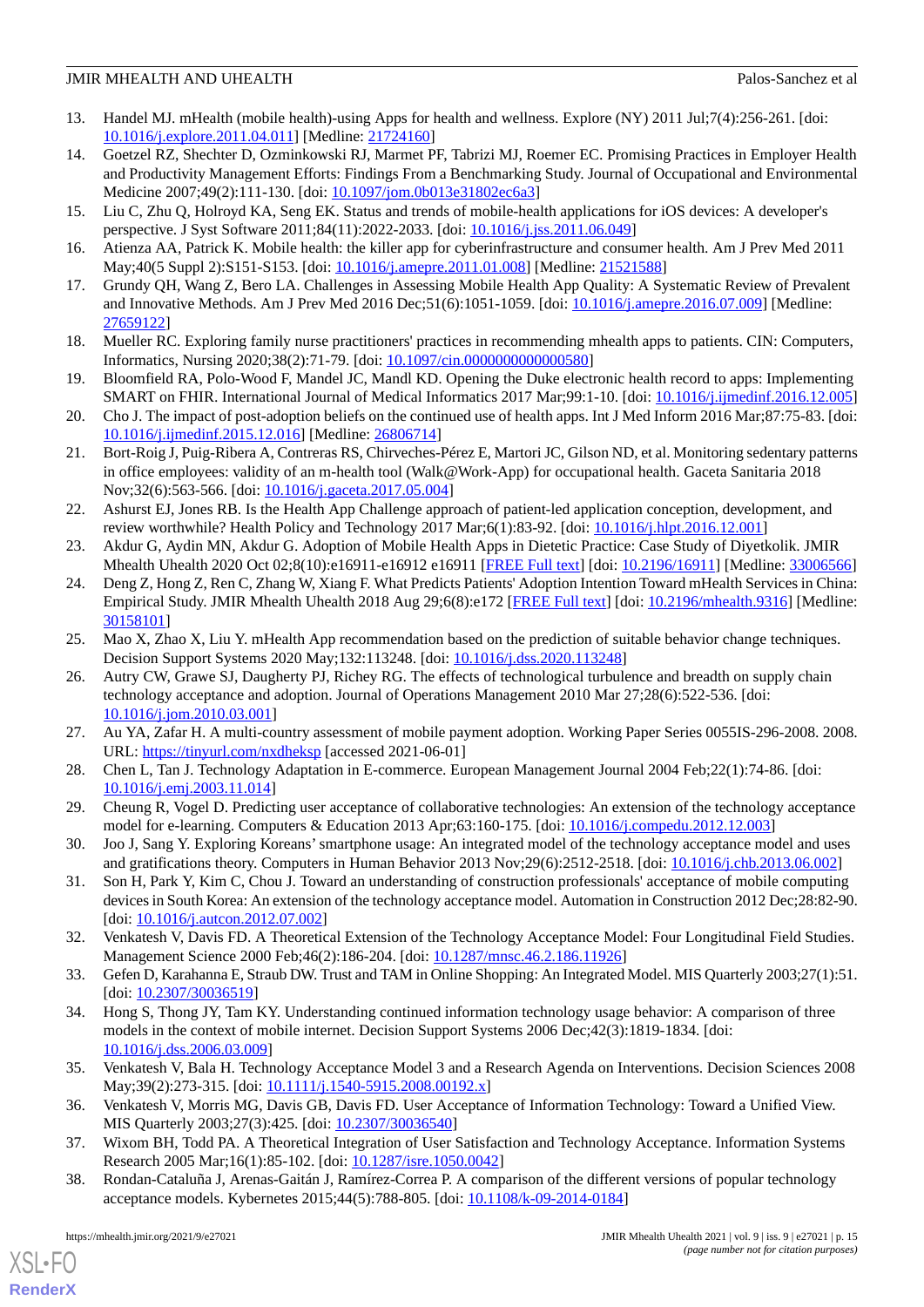- <span id="page-15-0"></span>39. Scherer R, Siddiq F, Tondeur J. The technology acceptance model (TAM): A meta-analytic structural equation modeling approach to explaining teachers' adoption of digital technology in education. Computers & Education 2019 Jan;128:13-35. [doi: <u>10.1016/j.compedu.2018.09.009</u>]
- <span id="page-15-2"></span><span id="page-15-1"></span>40. Briz-Ponce L, García-Peñalvo FJ. An Empirical Assessment of a Technology Acceptance Model for Apps in Medical Education. J Med Syst 2015 Nov 28;39(11):176-175. [doi:  $10.1007/s10916-015-0352-x$ ] [Medline: [26411928\]](http://www.ncbi.nlm.nih.gov/entrez/query.fcgi?cmd=Retrieve&db=PubMed&list_uids=26411928&dopt=Abstract)
- <span id="page-15-3"></span>41. Wang Y, Wang S, Wang J, Wei J, Wang C. An empirical study of consumers' intention to use ride-sharing services: using an extended technology acceptance model. Transportation 2018 May 30;47(1):397-415. [doi: [10.1007/s11116-018-9893-4](http://dx.doi.org/10.1007/s11116-018-9893-4)]
- <span id="page-15-4"></span>42. Venkatesh V, Davis FD. A Theoretical Extension of the Technology Acceptance Model: Four Longitudinal Field Studies. Management Science 2000 Feb;46(2):186-204. [doi: [10.1287/mnsc.46.2.186.11926\]](http://dx.doi.org/10.1287/mnsc.46.2.186.11926)
- <span id="page-15-5"></span>43. Venkatesh V, Davis FD. A Model of the Antecedents of Perceived Ease of Use: Development and Test. Decision Sciences 1996 Sep; 27(3): 451-481. [doi: [10.1111/j.1540-5915.1996.tb00860.x](http://dx.doi.org/10.1111/j.1540-5915.1996.tb00860.x)]
- <span id="page-15-6"></span>44. Venkatesh V. Determinants of Perceived Ease of Use: Integrating Control, Intrinsic Motivation, and Emotion into the Technology Acceptance Model. Information Systems Research 2000 Dec;11(4):342-365. [doi: [10.1287/isre.11.4.342.11872\]](http://dx.doi.org/10.1287/isre.11.4.342.11872)
- <span id="page-15-7"></span>45. Legris P, Ingham J, Collerette P. Why do people use information technology? A critical review of the technology acceptance model. Information & Management 2003 Jan;40(3):191-204. [doi: [10.1016/S0378-7206\(01\)00143-4\]](http://dx.doi.org/10.1016/S0378-7206(01)00143-4)
- <span id="page-15-8"></span>46. Tang D, Chen L. A review of the evolution of research on information Technology Acceptance Model. New York, NY: IEEE; 2011 May Presented at: 2011 International Conference on Business Management and Electronic Information; May 13-15, 2011; Guangzhou, China p. 588-591. [doi: [10.1109/icbmei.2011.5917980\]](http://dx.doi.org/10.1109/icbmei.2011.5917980)
- <span id="page-15-9"></span>47. Ammenwerth E. Technology Acceptance Models in Health Informatics: TAM and UTAUT. Stud Health Technol Inform 2019 Jul 30;263:64-71. [doi: [10.3233/SHTI190111\]](http://dx.doi.org/10.3233/SHTI190111) [Medline: [31411153\]](http://www.ncbi.nlm.nih.gov/entrez/query.fcgi?cmd=Retrieve&db=PubMed&list_uids=31411153&dopt=Abstract)
- <span id="page-15-10"></span>48. Cimperman M, Makovec Brenčič M, Trkman P. Analyzing older users' home telehealth services acceptance behavior-applying an Extended UTAUT model. Int J Med Inform 2016 Jun;90:22-31. [doi: [10.1016/j.ijmedinf.2016.03.002](http://dx.doi.org/10.1016/j.ijmedinf.2016.03.002)] [Medline: [27103194](http://www.ncbi.nlm.nih.gov/entrez/query.fcgi?cmd=Retrieve&db=PubMed&list_uids=27103194&dopt=Abstract)]
- <span id="page-15-12"></span><span id="page-15-11"></span>49. Hung M, Jen W. The adoption of mobile health management services: an empirical study. J Med Syst 2012 Jun 29;36(3):1381-1388. [doi: [10.1007/s10916-010-9600-2\]](http://dx.doi.org/10.1007/s10916-010-9600-2) [Medline: [20878452](http://www.ncbi.nlm.nih.gov/entrez/query.fcgi?cmd=Retrieve&db=PubMed&list_uids=20878452&dopt=Abstract)]
- 50. Chau PY, Hu PJ. Investigating healthcare professionals' decisions to accept telemedicine technology: an empirical test of competing theories. Information & Management 2002 Jan;39(4):297-311. [doi: [10.1016/s0378-7206\(01\)00098-2](http://dx.doi.org/10.1016/s0378-7206(01)00098-2)]
- <span id="page-15-13"></span>51. Beldad AD, Hegner SM. Expanding the Technology Acceptance Model with the Inclusion of Trust, Social Influence, and Health Valuation to Determine the Predictors of German Users' Willingness to Continue using a Fitness App: A Structural Equation Modeling Approach. International Journal of Human–Computer Interaction 2017 Nov 30;34(9):882-893. [doi: [10.1080/10447318.2017.1403220\]](http://dx.doi.org/10.1080/10447318.2017.1403220)
- <span id="page-15-15"></span><span id="page-15-14"></span>52. Middlemass JB, Vos J, Siriwardena AN. Perceptions on use of home telemonitoring in patients with long term conditions - concordance with the Health Information Technology Acceptance Model: a qualitative collective case study. BMC Med Inform Decis Mak 2017 Jun 26;17(1):89-13 [\[FREE Full text\]](https://bmcmedinformdecismak.biomedcentral.com/articles/10.1186/s12911-017-0486-5) [doi: [10.1186/s12911-017-0486-5\]](http://dx.doi.org/10.1186/s12911-017-0486-5) [Medline: [28651588\]](http://www.ncbi.nlm.nih.gov/entrez/query.fcgi?cmd=Retrieve&db=PubMed&list_uids=28651588&dopt=Abstract)
- <span id="page-15-16"></span>53. Ake A, Arcand M. The impact of mobile health monitoring on the evolution of patient-pharmacist relationships. IJPHM 2020 Jan 28;14(1):1-19. [doi: [10.1108/ijphm-04-2019-0030](http://dx.doi.org/10.1108/ijphm-04-2019-0030)]
- <span id="page-15-17"></span>54. Thies K, Anderson D, Cramer B. Lack of Adoption of a Mobile App to Support Patient Self-Management of Diabetes and Hypertension in a Federally Qualified Health Center: Interview Analysis of Staff and Patients in a Failed Randomized Trial. JMIR Hum Factors 2017 Oct 03;4(4):e24. [doi: [10.2196/humanfactors.7709\]](http://dx.doi.org/10.2196/humanfactors.7709) [Medline: [28974481](http://www.ncbi.nlm.nih.gov/entrez/query.fcgi?cmd=Retrieve&db=PubMed&list_uids=28974481&dopt=Abstract)]
- <span id="page-15-19"></span><span id="page-15-18"></span>55. Paré G, Leaver C, Bourget C. Diffusion of the Digital Health Self-Tracking Movement in Canada: Results of a National Survey. J Med Internet Res 2018 May 02;20(5):e177 [\[FREE Full text\]](https://www.jmir.org/2018/5/e177/) [doi: [10.2196/jmir.9388\]](http://dx.doi.org/10.2196/jmir.9388) [Medline: [29720359](http://www.ncbi.nlm.nih.gov/entrez/query.fcgi?cmd=Retrieve&db=PubMed&list_uids=29720359&dopt=Abstract)]
- 56. Kim J, Park H. Development of a health information technology acceptance model using consumers' health behavior intention. J Med Internet Res 2012 Oct 01;14(5):e133 [\[FREE Full text\]](https://www.jmir.org/2012/5/e133/) [doi: [10.2196/jmir.2143\]](http://dx.doi.org/10.2196/jmir.2143) [Medline: [23026508\]](http://www.ncbi.nlm.nih.gov/entrez/query.fcgi?cmd=Retrieve&db=PubMed&list_uids=23026508&dopt=Abstract)
- <span id="page-15-20"></span>57. Jeon E, Park H. Factors affecting acceptance of smartphone application for management of obesity. Healthc Inform Res 2015 Apr;21(2):74-82 [[FREE Full text](https://www.e-hir.org/DOIx.php?id=10.4258/hir.2015.21.2.74)] [doi: [10.4258/hir.2015.21.2.74](http://dx.doi.org/10.4258/hir.2015.21.2.74)] [Medline: [25995959](http://www.ncbi.nlm.nih.gov/entrez/query.fcgi?cmd=Retrieve&db=PubMed&list_uids=25995959&dopt=Abstract)]
- <span id="page-15-22"></span><span id="page-15-21"></span>58. de Veer AJE, Peeters JM, Brabers AE, Schellevis FG, Rademakers JJJ, Francke AL. Determinants of the intention to use e-Health by community dwelling older people. BMC Health Serv Res 2015 Mar 15;15(1):103-109 [\[FREE Full text\]](https://bmchealthservres.biomedcentral.com/articles/10.1186/s12913-015-0765-8) [doi: [10.1186/s12913-015-0765-8\]](http://dx.doi.org/10.1186/s12913-015-0765-8) [Medline: [25889884](http://www.ncbi.nlm.nih.gov/entrez/query.fcgi?cmd=Retrieve&db=PubMed&list_uids=25889884&dopt=Abstract)]
- <span id="page-15-23"></span>59. Hu L, Bentler PM. Cutoff criteria for fit indexes in covariance structure analysis: Conventional criteria versus new alternatives. Structural Equation Modeling: A Multidisciplinary Journal 1999 Jan;6(1):1-55. [doi: [10.1080/10705519909540118\]](http://dx.doi.org/10.1080/10705519909540118)
- <span id="page-15-24"></span>60. Deng Z. Understanding public users' adoption of mobile health service. IJMC 2013;11(4):351-373. [doi: [10.1504/ijmc.2013.055748\]](http://dx.doi.org/10.1504/ijmc.2013.055748)
- 61. Thompson RL, Higgins CA, Howell JM. Personal Computing: Toward a Conceptual Model of Utilization. MIS Quarterly 1991 Mar;15(1):125. [doi: [10.2307/249443\]](http://dx.doi.org/10.2307/249443)
- 62. Sun Y, Wang, X, Guo X, Peng Z. Understanding the acceptance of mobile health services: a comparison integration of alternative models? J. Electron. Commer. Res 2013;14(2):183-200 [[FREE Full text](https://www.researchgate.net/publication/287867125_Understanding_the_acceptance_of_mobile_health_services_A_comparison_and_integration_of_alternative_models)]
- 63. Chauhan S, Jaiswal M. A meta-analysis of e-health applications acceptance. JEIM 2017 Mar 06;30(2):295-319. [doi: [10.1108/JEIM-08-2015-0078](http://dx.doi.org/10.1108/JEIM-08-2015-0078)]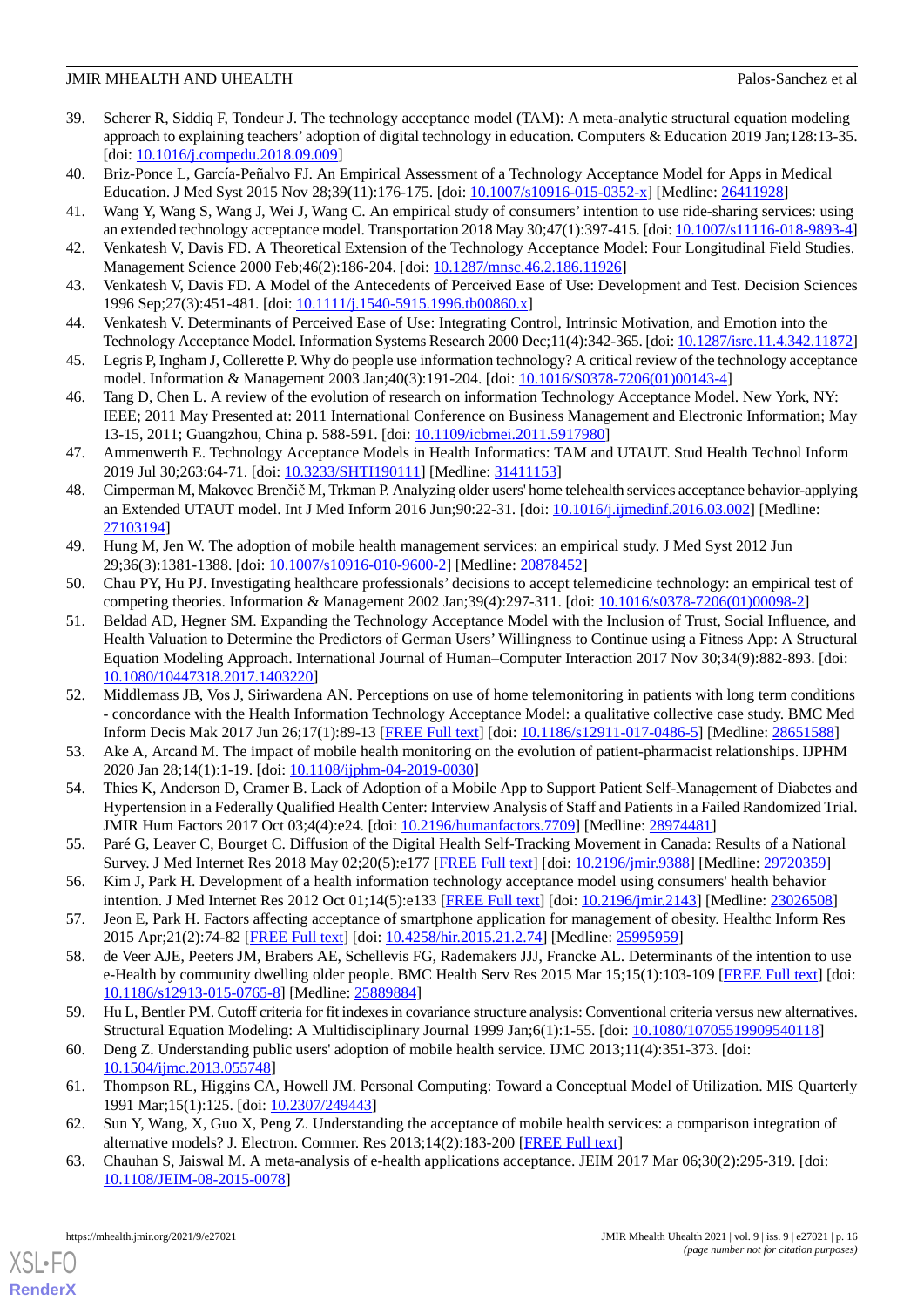- <span id="page-16-0"></span>64. Davis FD. User acceptance of information technology: system characteristics, user perceptions and behavioral impacts. International Journal of Man-Machine Studies 1993 Mar;38(3):475-487. [doi: [10.1006/imms.1993.1022\]](http://dx.doi.org/10.1006/imms.1993.1022)
- <span id="page-16-2"></span><span id="page-16-1"></span>65. Chang M, Pang C, Michael Tarn J, Liu T, Yen DC. Exploring user acceptance of an e-hospital service: An empirical study in Taiwan. Computer Standards & Interfaces 2015 Feb;38:35-43. [doi: [10.1016/j.csi.2014.08.004](http://dx.doi.org/10.1016/j.csi.2014.08.004)]
- <span id="page-16-3"></span>66. Klein R. An empirical examination of patient-physician portal acceptance. European Journal of Information Systems 2017 Dec 19;16(6):751-760. [doi: [10.1057/palgrave.ejis.3000719](http://dx.doi.org/10.1057/palgrave.ejis.3000719)]
- <span id="page-16-4"></span>67. Moores TT. Towards an integrated model of IT acceptance in healthcare. Decision Support Systems 2012 Jun;53(3):507-516. [doi: [10.1016/j.dss.2012.04.014\]](http://dx.doi.org/10.1016/j.dss.2012.04.014)
- <span id="page-16-5"></span>68. Yi MY, Jackson JD, Park JS, Probst JC. Understanding information technology acceptance by individual professionals: Toward an integrative view. Information & Management 2006 Apr;43(3):350-363. [doi: [10.1016/j.im.2005.08.006](http://dx.doi.org/10.1016/j.im.2005.08.006)]
- <span id="page-16-6"></span>69. Lin SP, Yang HY. Exploring key factors in the choice of e-health using an asthma care mobile service model. Telemed J E Health 2009 Nov;15(9):884-890. [doi: [10.1089/tmj.2009.0047](http://dx.doi.org/10.1089/tmj.2009.0047)] [Medline: [19919195](http://www.ncbi.nlm.nih.gov/entrez/query.fcgi?cmd=Retrieve&db=PubMed&list_uids=19919195&dopt=Abstract)]
- <span id="page-16-7"></span>70. Buntin MB, Burke MF, Hoaglin MC, Blumenthal D. The benefits of health information technology: a review of the recent literature shows predominantly positive results. Health Aff (Millwood) 2011 Mar;30(3):464-471. [doi: [10.1377/hlthaff.2011.0178](http://dx.doi.org/10.1377/hlthaff.2011.0178)] [Medline: [21383365\]](http://www.ncbi.nlm.nih.gov/entrez/query.fcgi?cmd=Retrieve&db=PubMed&list_uids=21383365&dopt=Abstract)
- <span id="page-16-8"></span>71. Melzner J, Heinze J, Fritsch T. Mobile Health Applications in Workplace Health Promotion: An Integrated Conceptual Adoption Framework. Procedia Technology 2014;16:1374-1382. [doi: [10.1016/j.protcy.2014.10.155\]](http://dx.doi.org/10.1016/j.protcy.2014.10.155)
- <span id="page-16-9"></span>72. Kelly M, Wills J, Sykes S. Do nurses' personal health behaviours impact on their health promotion practice? A systematic review. Int J Nurs Stud 2017 Nov; 76:62-77. [doi: 10.1016/j.ijnurstu. 2017.08.008] [Medline: [28938104\]](http://www.ncbi.nlm.nih.gov/entrez/query.fcgi?cmd=Retrieve&db=PubMed&list_uids=28938104&dopt=Abstract)
- <span id="page-16-10"></span>73. Ramtohul I. The adoption of e-health services: Comprehensive analysis of the adoption setting from the user s perspective. Health Policy and Technology 2015 Sep;4(3):286-293. [doi: [10.1016/j.hlpt.2015.04.007](http://dx.doi.org/10.1016/j.hlpt.2015.04.007)]
- <span id="page-16-11"></span>74. Bert F, Giacometti M, Gualano MR, Siliquini R. Smartphones and health promotion: a review of the evidence. J Med Syst 2014 Jan 16;38(1):9995-9911. [doi: [10.1007/s10916-013-9995-7\]](http://dx.doi.org/10.1007/s10916-013-9995-7) [Medline: [24346929\]](http://www.ncbi.nlm.nih.gov/entrez/query.fcgi?cmd=Retrieve&db=PubMed&list_uids=24346929&dopt=Abstract)
- <span id="page-16-12"></span>75. Crilly P, Hassanali W, Khanna G, Matharu K, Patel D, Patel D, et al. Community pharmacist perceptions of their role and the use of social media and mobile health applications as tools in public health. Res Social Adm Pharm 2019 Jan;15(1):23-30. [doi: [10.1016/j.sapharm.2018.02.005\]](http://dx.doi.org/10.1016/j.sapharm.2018.02.005) [Medline: [29501431\]](http://www.ncbi.nlm.nih.gov/entrez/query.fcgi?cmd=Retrieve&db=PubMed&list_uids=29501431&dopt=Abstract)
- <span id="page-16-14"></span><span id="page-16-13"></span>76. Shabani J, Damavandi AJ. The Importance of Gender as a Moderator for the Relationship between Emotional Intelligence and Mental Health of Adolescents. ASS 2011 Aug 31;7(9):142-148. [doi: [10.5539/ass.v7n9p142](http://dx.doi.org/10.5539/ass.v7n9p142)]
- 77. Bidmon S, Terlutter R, Röttl J. What explains usage of mobile physician-rating apps? Results from a web-based questionnaire. J Med Internet Res 2014 Jun 11;16(6):e148 [\[FREE Full text\]](https://www.jmir.org/2014/6/e148/) [doi: [10.2196/jmir.3122\]](http://dx.doi.org/10.2196/jmir.3122) [Medline: [24918859\]](http://www.ncbi.nlm.nih.gov/entrez/query.fcgi?cmd=Retrieve&db=PubMed&list_uids=24918859&dopt=Abstract)
- <span id="page-16-16"></span><span id="page-16-15"></span>78. Van Dyck D, Cerin E, De Bourdeaudhuij I, Salvo D, Christiansen LB, Macfarlane D, et al. Moderating effects of age, gender and education on the associations of perceived neighborhood environment attributes with accelerometer-based physical activity: The IPEN adult study. Health Place 2015 Nov;36:65-73 [\[FREE Full text\]](http://europepmc.org/abstract/MED/26454247) [doi: [10.1016/j.healthplace.2015.09.007](http://dx.doi.org/10.1016/j.healthplace.2015.09.007)] [Medline: [26454247\]](http://www.ncbi.nlm.nih.gov/entrez/query.fcgi?cmd=Retrieve&db=PubMed&list_uids=26454247&dopt=Abstract)
- <span id="page-16-17"></span>79. MacKenzie, Podsakoff, Podsakoff. Construct Measurement and Validation Procedures in MIS and Behavioral Research: Integrating New and Existing Techniques. MIS Quarterly 2011;35(2):293. [doi: [10.2307/23044045](http://dx.doi.org/10.2307/23044045)]
- <span id="page-16-18"></span>80. Sarstedt M, Hair JF, Ringle CM, Thiele KO, Gudergan SP. Estimation issues with PLS and CBSEM: Where the bias lies!. Journal of Business Research 2016 Oct;69(10):3998-4010. [doi: [10.1016/j.jbusres.2016.06.007\]](http://dx.doi.org/10.1016/j.jbusres.2016.06.007)
- <span id="page-16-19"></span>81. Henseler J, Hubona G, Ray PA. PLS path modeling in new technology research: updated guidelines. Ind. Manag. Data Syst 2016;116(1):2-20. [doi: [10.1108/imds-09-2015-0382](http://dx.doi.org/10.1108/imds-09-2015-0382)]
- <span id="page-16-20"></span>82. Son J, Benbasat I. Organizational Buyers' Adoption and Use of B2B Electronic Marketplaces: Efficiency- and Legitimacy-Oriented Perspectives. Journal of Management Information Systems 2014 Dec 08;24(1):55-99. [doi: [10.2753/mis0742-1222240102\]](http://dx.doi.org/10.2753/mis0742-1222240102)
- <span id="page-16-22"></span><span id="page-16-21"></span>83. Chin WW, Newsted PR. Structural equation modeling analysis with small samples using partial least squares. In: Hoyle RH, editor. Statistical Strategies for Small Sample Research. Thousand Oaks, CA: SAGE Publications; 1999:307-341.
- <span id="page-16-23"></span>84. Ringle CM, Wende S, Becker JM. SmartPLS 3. Boenningstedt, Germany: SmartPLS GmbH; 2015. URL: [http://www.](http://www.smartpls.com) [smartpls.com](http://www.smartpls.com) [accessed 2021-06-01]
- <span id="page-16-24"></span>85. Reinartz W, Haenlein M, Henseler J. An empirical comparison of the efficacy of covariance-based and variance-based SEM. International Journal of Research in Marketing 2009 Dec;26(4):332-344. [doi: [10.1016/j.ijresmar.2009.08.001\]](http://dx.doi.org/10.1016/j.ijresmar.2009.08.001)
- <span id="page-16-25"></span>86. Hair JF, Ringle CM, Sarstedt M. PLS-SEM: Indeed a Silver Bullet. Journal of Marketing Theory and Practice 2014 Dec 08;19(2):139-152. [doi: [10.2753/mtp1069-6679190202\]](http://dx.doi.org/10.2753/mtp1069-6679190202)
- <span id="page-16-26"></span>87. Saura JR, Palos-Sanchez P, Blanco-González A. The importance of information service offerings of collaborative CRMs on decision-making in B2B marketing. JBIM 2019 Sep 23;35(3):470-482. [doi: [10.1108/jbim-12-2018-0412\]](http://dx.doi.org/10.1108/jbim-12-2018-0412)
- 88. Fornell C, Larcker DF. Evaluating Structural Equation Models with Unobservable Variables and Measurement Error. Journal of Marketing Research 2018 Nov 28;18(1):39-50. [doi: [10.1177/002224378101800104\]](http://dx.doi.org/10.1177/002224378101800104)
- 89. Hair JF, Black B, Babin BJ, Anderson RE, Tatham R. Multivariate Data Analysis (5th Edition). Upper Saddle River, NJ: Prentice Hall; 2015.
- 90. Fornell C, Bookstein FL. Two Structural Equation Models: LISREL and PLS Applied to Consumer Exit-Voice Theory. Journal of Marketing Research 2018 Dec 20;19(4):440-452. [doi: [10.1177/002224378201900406\]](http://dx.doi.org/10.1177/002224378201900406)

 $XS$  • FO **[RenderX](http://www.renderx.com/)**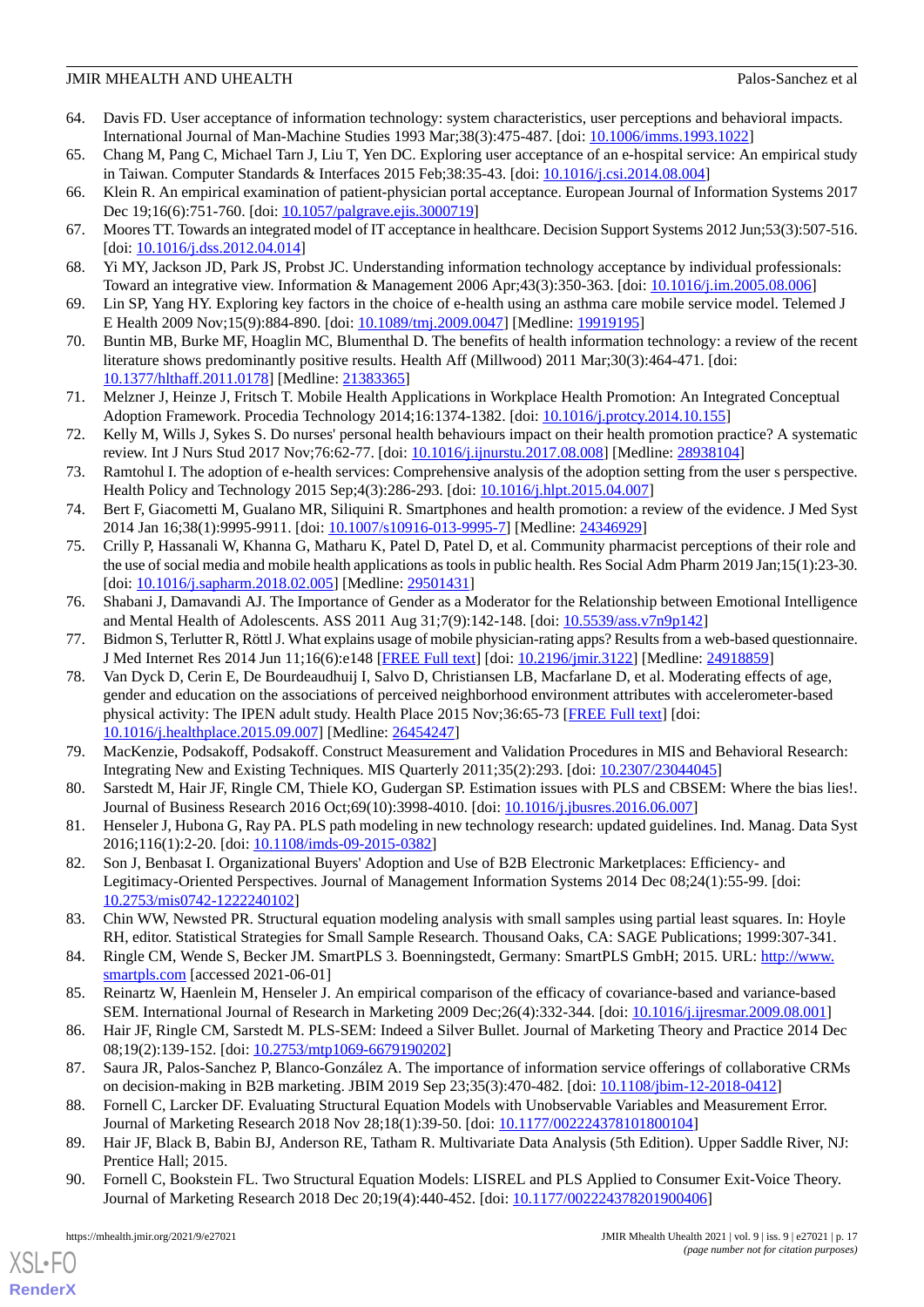- <span id="page-17-0"></span>91. Henseler J. Bridging Design and Behavioral Research With Variance-Based Structural Equation Modeling. Journal of Advertising 2017 Feb 07;46(1):178-192. [doi: [10.1080/00913367.2017.1281780](http://dx.doi.org/10.1080/00913367.2017.1281780)]
- <span id="page-17-2"></span><span id="page-17-1"></span>92. Rigdon EE, Sarstedt M, Ringle CM. On Comparing Results from CB-SEM and PLS-SEM: Five Perspectives and Five Recommendations. MAR 2017;39(3):4-16. [doi: [10.15358/0344-1369-2017-3-4\]](http://dx.doi.org/10.15358/0344-1369-2017-3-4)
- <span id="page-17-3"></span>93. Cepeda-Carrion G, Cegarra-Navarro J, Cillo V. Tips to use partial least squares structural equation modelling (PLS-SEM) in knowledge management. JKM 2019 Jan 14;23(1):67-89. [doi: [10.1108/jkm-05-2018-0322\]](http://dx.doi.org/10.1108/jkm-05-2018-0322)
- <span id="page-17-4"></span>94. Guo Z, Xiao L, Van Toorn C, Lai Y, Seo C. Promoting online learners' continuance intention: An integrated flow framework. Information & Management 2016 Mar;53(2):279-295. [doi: [10.1016/j.im.2015.10.010\]](http://dx.doi.org/10.1016/j.im.2015.10.010)
- <span id="page-17-5"></span>95. Kim J, Park EH, Baskerville RL. A model of emotion and computer abuse. Information & Management 2016 Jan;53(1):91-108. [doi: [10.1016/j.im.2015.09.003](http://dx.doi.org/10.1016/j.im.2015.09.003)]
- <span id="page-17-6"></span>96. Hair JF, Ringle CM, Sarstedt M. Partial Least Squares Structural Equation Modeling: Rigorous Applications, Better Results and Higher Acceptance. Long Range Planning 2013 Feb;46(1-2):1-12. [doi: [10.1016/j.lrp.2013.01.001](http://dx.doi.org/10.1016/j.lrp.2013.01.001)]
- <span id="page-17-8"></span><span id="page-17-7"></span>97. Werts C, Linn R, Jöreskog K. Intraclass Reliability Estimates: Testing Structural Assumptions. Educational and Psychological Measurement 2016 Jul 02;34(1):25-33. [doi: [10.1177/001316447403400104](http://dx.doi.org/10.1177/001316447403400104)]
- 98. Bagozzi RP, Yi Y. On the evaluation of structural equation models. JAMS 1988 Mar;16(1):74-94. [doi: [10.1007/bf02723327\]](http://dx.doi.org/10.1007/bf02723327)
- <span id="page-17-9"></span>99. Tenenhaus M, Vinzi VE, Chatelin Y, Lauro C. PLS path modeling. Computational Statistics & Data Analysis 2005 Jan;48(1):159-205. [doi: [10.1016/j.csda.2004.03.005\]](http://dx.doi.org/10.1016/j.csda.2004.03.005)
- <span id="page-17-10"></span>100. Hair JF, Sarstedt M, Ringle CM, Mena JA. An assessment of the use of partial least squares structural equation modeling in marketing research. J Acad Mark Sci 2011 Jun 7;40(3):414-433. [doi: [10.1007/s11747-011-0261-6](http://dx.doi.org/10.1007/s11747-011-0261-6)]
- <span id="page-17-11"></span>101. Chin WW. The partial least squares approach to structural equation modeling. In: Marcoulides GA, editor. Modern Methods for Business Research. East Sussex, UK: Psychology Press; 1998:295-336.
- <span id="page-17-13"></span><span id="page-17-12"></span>102. Barclay D, Higgins C, Thompson R. The Partial Least Squares (PLS) Approach to Causal Modelling: Personal Computer Adoption and Use as an Illustration. Technol Stud 1995;2(2):285-309.
- 103. Hu L, Bentler PM. Fit indices in covariance structure modeling: Sensitivity to underparameterized model misspecification. Psychological Methods 1998;3(4):424-453. [doi: [10.1037/1082-989x.3.4.424\]](http://dx.doi.org/10.1037/1082-989x.3.4.424)
- <span id="page-17-15"></span><span id="page-17-14"></span>104. Benitez J, Henseler J, Castillo A, Schuberth F. How to perform and report an impactful analysis using partial least squares: Guidelines for confirmatory and explanatory IS research. Information & Management 2020 Mar;57(2):103168. [doi: [10.1016/j.im.2019.05.003](http://dx.doi.org/10.1016/j.im.2019.05.003)]
- <span id="page-17-17"></span><span id="page-17-16"></span>105. Stone M. Cross-Validatory Choice and Assessment of Statistical Predictions. Journal of the Royal Statistical Society: Series B (Methodological) 2018 Dec 05;36(2):111-133. [doi: [10.1111/j.2517-6161.1974.tb00994.x](http://dx.doi.org/10.1111/j.2517-6161.1974.tb00994.x)]
- <span id="page-17-18"></span>106. Geisser S. A Predictive Approach to the Random Effects Model. Biometrika 1974;61(1):101-107. [doi: [10.2307/2334290](http://dx.doi.org/10.2307/2334290)]
- 107. Cohen J. Quantitative methods in psychology: A power primer. Psychol. Bull 1992;112(1):1155-1159 [[FREE Full text\]](http://relak.net/psy/power/Cohen1992.pdf)
- <span id="page-17-19"></span>108. Henseler J. Testing moderating effects in PLS path models: An illustration of available procedures. In: Fassott G, editor. Handbook of Partial Least Squares. Berlin, Heidelberg: Springer; 2010:713-735.
- <span id="page-17-20"></span>109. Felipe C, Roldán J, Leal-Rodríguez A. Impact of Organizational Culture Values on Organizational Agility. Sustainability 2017 Dec 17;9(12):2354. [doi: [10.3390/su9122354](http://dx.doi.org/10.3390/su9122354)]
- <span id="page-17-21"></span>110. Zhao Y, Ni Q, Zhou R. What factors influence the mobile health service adoption? A meta-analysis and the moderating role of age. International Journal of Information Management 2018 Dec;43:342-350. [doi: 10.1016/j.jjinfomgt.2017.08.006]
- <span id="page-17-22"></span>111. Yuan S, Ma W, Kanthawala S, Peng W. Keep Using My Health Apps: Discover Users' Perception of Health and Fitness Apps with the UTAUT2 Model. Telemed J E Health 2015 Sep;21(9):735-741. [doi: [10.1089/tmj.2014.0148](http://dx.doi.org/10.1089/tmj.2014.0148)] [Medline: [25919238](http://www.ncbi.nlm.nih.gov/entrez/query.fcgi?cmd=Retrieve&db=PubMed&list_uids=25919238&dopt=Abstract)]
- <span id="page-17-23"></span>112. Huang H, Bashir M. Users' Adoption of Mental Health Apps: Examining the Impact of Information Cues. JMIR Mhealth Uhealth 2017 Jun 28;5(6):e83 [\[FREE Full text](https://mhealth.jmir.org/2017/6/e83/)] [doi: [10.2196/mhealth.6827\]](http://dx.doi.org/10.2196/mhealth.6827) [Medline: [28659256\]](http://www.ncbi.nlm.nih.gov/entrez/query.fcgi?cmd=Retrieve&db=PubMed&list_uids=28659256&dopt=Abstract)
- <span id="page-17-25"></span><span id="page-17-24"></span>113. Balapour A, Reychav I, Sabherwal R, Azuri J. Mobile technology identity and self-efficacy: Implications for the adoption of clinically supported mobile health apps. International Journal of Information Management 2019 Dec;49:58-68. [doi: [10.1016/j.ijinfomgt.2019.03.005\]](http://dx.doi.org/10.1016/j.ijinfomgt.2019.03.005)
- 114. Luxton DD, McCann RA, Bush NE, Mishkind MC, Reger GM. mHealth for mental health: Integrating smartphone technology in behavioral healthcare. Professional Psychology: Research and Practice 2011 Dec;42(6):505-512. [doi: [10.1037/a0024485\]](http://dx.doi.org/10.1037/a0024485)
- 115. Lewis TL, Wyatt JC. mHealth and mobile medical Apps: a framework to assess risk and promote safer use. J Med Internet Res 2014 Sep 15;16(9):e210 [\[FREE Full text\]](https://www.jmir.org/2014/9/e210/) [doi: [10.2196/jmir.3133](http://dx.doi.org/10.2196/jmir.3133)] [Medline: [25223398\]](http://www.ncbi.nlm.nih.gov/entrez/query.fcgi?cmd=Retrieve&db=PubMed&list_uids=25223398&dopt=Abstract)
- 116. Gleason AW. mHealth Opportunities for Transforming Global Health Care and Barriers to Adoption. Journal of Electronic Resources in Medical Libraries 2015 Jun 19;12(2):114-125. [doi: [10.1080/15424065.2015.1035565](http://dx.doi.org/10.1080/15424065.2015.1035565)]

### **Abbreviations**

**PLS:** partial least squares **SEM:** structural equation modeling TAM: technology acceptance model